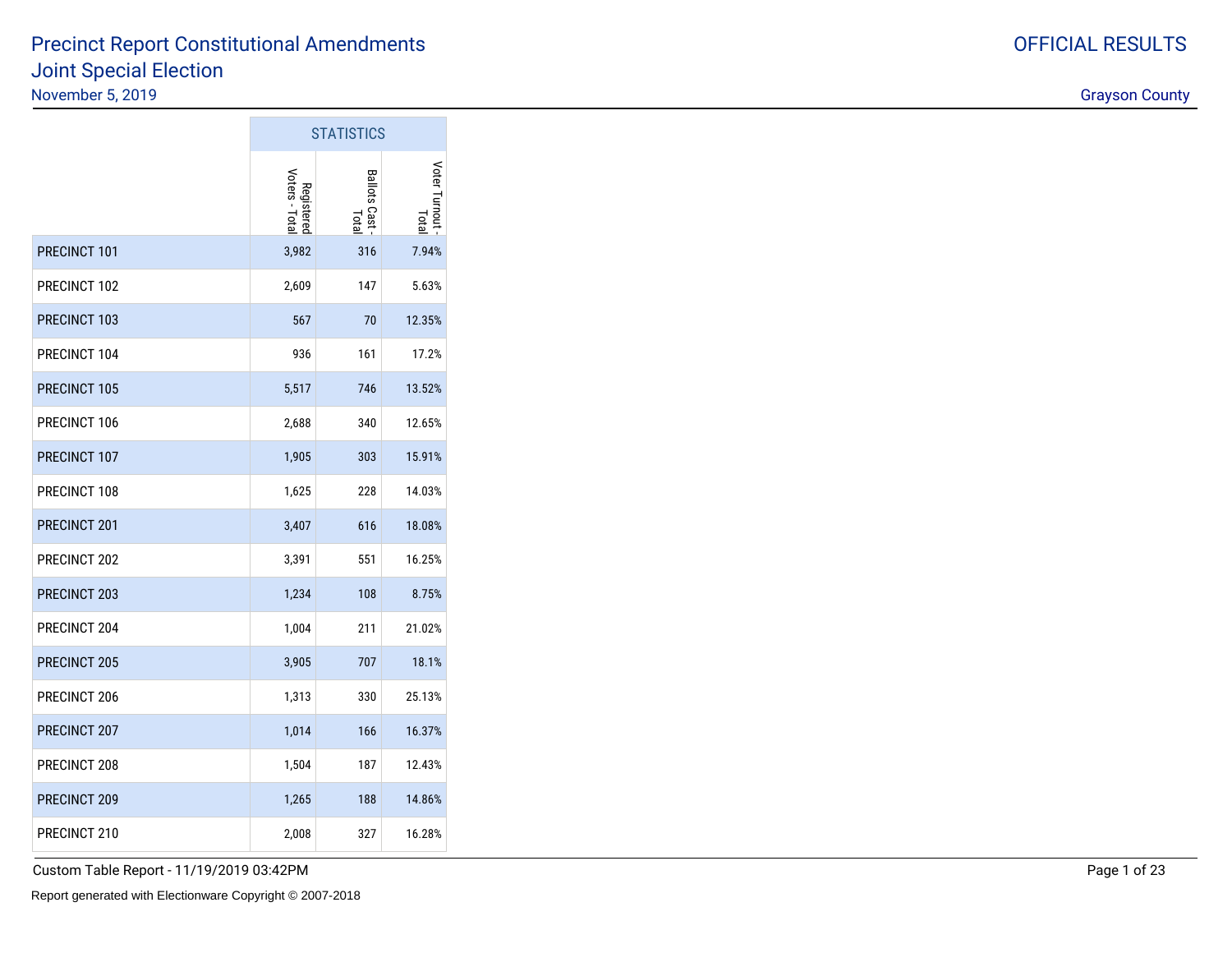|              | <b>STATISTICS</b>            |                         |                         |  |  |  |
|--------------|------------------------------|-------------------------|-------------------------|--|--|--|
|              | Voters - Total<br>Registered | Ballots Cast -<br>Total | Voter Turnout -<br>lota |  |  |  |
| PRECINCT 301 | 1,970                        | 207                     | 10.51%                  |  |  |  |
| PRECINCT 302 | 5,827                        | 619                     | 10.62%                  |  |  |  |
| PRECINCT 303 | 1,024                        | 152                     | 14.84%                  |  |  |  |
| PRECINCT 304 | 2,948                        | 369                     | 12.52%                  |  |  |  |
| PRECINCT 305 | 1,476                        | 255                     | 17.28%                  |  |  |  |
| PRECINCT 306 | 3,790                        | 616                     | 16.25%                  |  |  |  |
| PRECINCT 307 | 1,969                        | 322                     | 16.35%                  |  |  |  |
| PRECINCT 308 | 1,195                        | 168                     | 14.06%                  |  |  |  |
| PRECINCT 309 | 874                          | 76                      | 8.7%                    |  |  |  |
| PRECINCT 401 | 1,626                        | 218                     | 13.41%                  |  |  |  |
| PRECINCT 402 | 2,625                        | 459                     | 17.49%                  |  |  |  |
| PRECINCT 403 | 2,848                        | 459                     | 16.12%                  |  |  |  |
| PRECINCT 404 | 3,539                        | 585                     | 16.53%                  |  |  |  |
| PRECINCT 405 | 548                          | 43                      | 7.85%                   |  |  |  |
| PRECINCT 406 | 2,716                        | 485                     | 17.86%                  |  |  |  |
| PRECINCT 407 | 250                          | 9                       | 3.6%                    |  |  |  |
| PRECINCT 408 | 1,616                        | 240                     | 14.85%                  |  |  |  |
| PRECINCT 409 | 4,276                        | 684                     | 16%                     |  |  |  |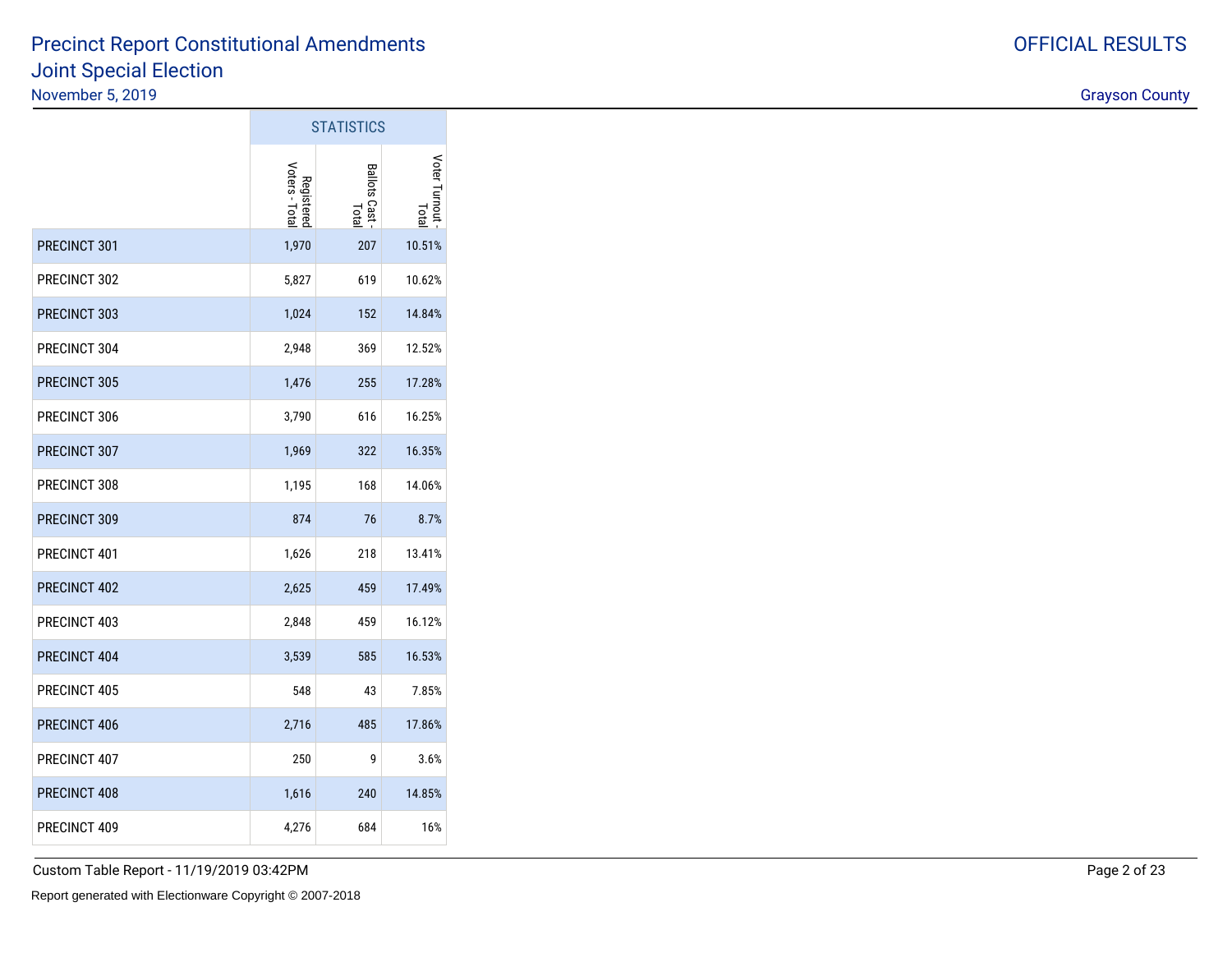

|              | <b>STATE OF TEXAS</b><br><b>PROPOSITION 1</b><br><b>VOTE FOR 1</b> |         |                  |       | <b>STATE OF TEXAS</b><br>PROPOSITION 2<br><b>VOTE FOR 1</b> |                  |     | <b>STATE OF TEXAS</b><br>PROPOSITION 3<br><b>VOTE FOR 1</b> |                  | <b>STATE OF TEXAS</b><br>PROPOSITION 4<br>VOTE FOR 1 |         |                  |  |
|--------------|--------------------------------------------------------------------|---------|------------------|-------|-------------------------------------------------------------|------------------|-----|-------------------------------------------------------------|------------------|------------------------------------------------------|---------|------------------|--|
|              | 马                                                                  | Against | Total Votes Cast | $\Xi$ | Against                                                     | Total Votes Cast | Ęor | <b>Against</b>                                              | Total Votes Cast | Ę                                                    | Against | Total Votes Cast |  |
| PRECINCT 101 | 89                                                                 | 221     | 310              | 193   | 122                                                         | 315              | 272 | 40                                                          | 312              | 265                                                  | 49      | 314              |  |
| PRECINCT 102 | 62                                                                 | 84      | 146              | 99    | 45                                                          | 144              | 130 | 17                                                          | 147              | 111                                                  | 36      | 147              |  |
| PRECINCT 103 | 23                                                                 | 46      | 69               | 32    | 35                                                          | 67               | 55  | 13                                                          | 68               | 61                                                   | 9       | 70               |  |
| PRECINCT 104 | 70                                                                 | 90      | 160              | 101   | 58                                                          | 159              | 125 | 35                                                          | 160              | 145                                                  | 15      | 160              |  |
| PRECINCT 105 | 257                                                                | 480     | 737              | 433   | 299                                                         | 732              | 643 | 98                                                          | 741              | 647                                                  | 92      | 739              |  |
| PRECINCT 106 | 99                                                                 | 238     | 337              | 194   | 136                                                         | 330              | 287 | 40                                                          | 327              | 297                                                  | 40      | 337              |  |
| PRECINCT 107 | 88                                                                 | 208     | 296              | 173   | 120                                                         | 293              | 258 | 35                                                          | 293              | 264                                                  | 36      | 300              |  |
| PRECINCT 108 | 91                                                                 | 136     | 227              | 140   | 86                                                          | 226              | 202 | 25                                                          | 227              | 212                                                  | 16      | 228              |  |
| PRECINCT 201 | 198                                                                | 406     | 604              | 396   | 203                                                         | 599              | 530 | 73                                                          | 603              | 478                                                  | 127     | 605              |  |
| PRECINCT 202 | 205                                                                | 339     | 544              | 353   | 184                                                         | 537              | 457 | 79                                                          | 536              | 447                                                  | 92      | 539              |  |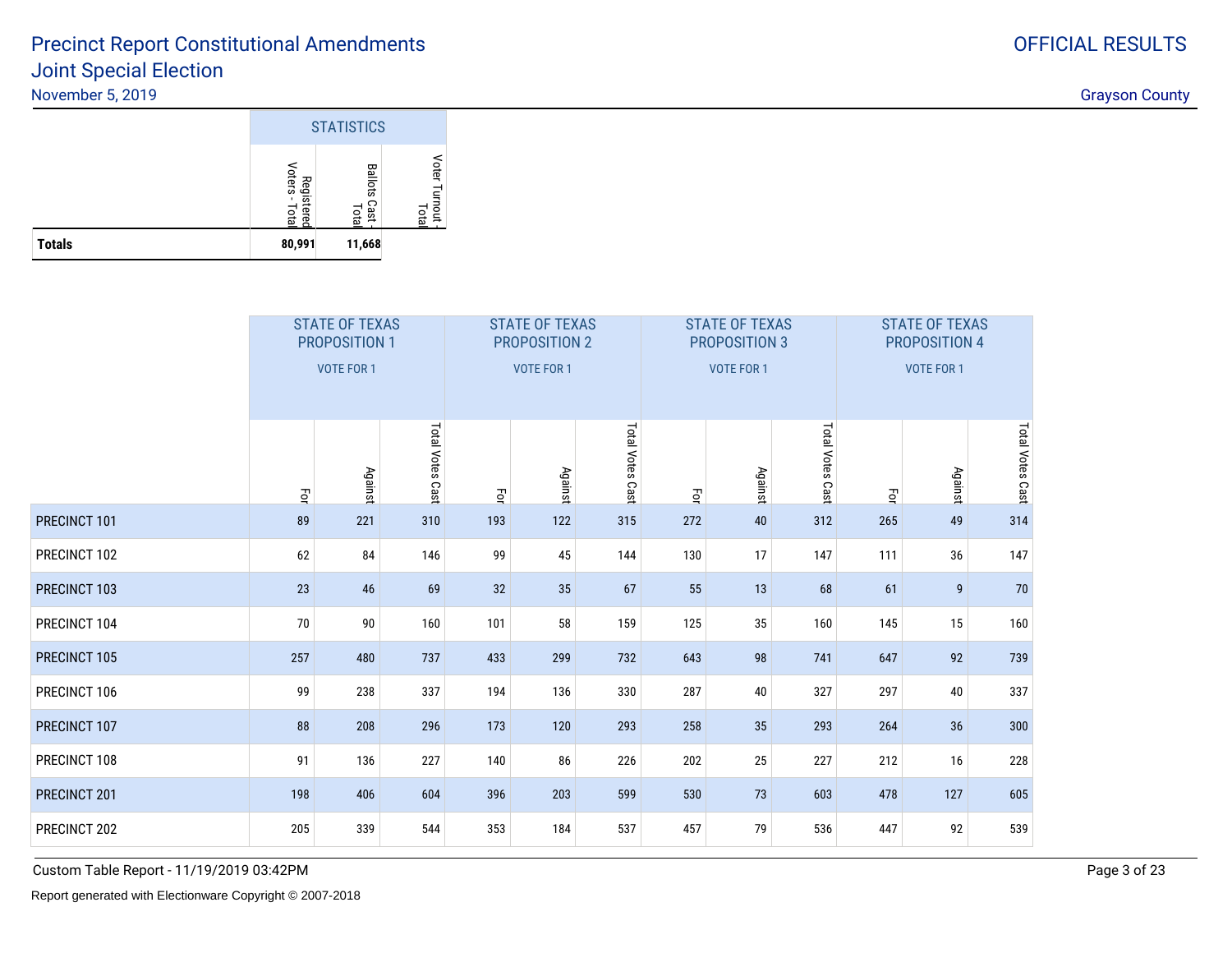# OFFICIAL RESULTS

| Vovember 5, 2019 |     |                                        |     |                   |                                        |                  |     |                                        |                  |     |                                        |                  |  |
|------------------|-----|----------------------------------------|-----|-------------------|----------------------------------------|------------------|-----|----------------------------------------|------------------|-----|----------------------------------------|------------------|--|
|                  |     | <b>STATE OF TEXAS</b><br>PROPOSITION 1 |     |                   | <b>STATE OF TEXAS</b><br>PROPOSITION 2 |                  |     | <b>STATE OF TEXAS</b><br>PROPOSITION 3 |                  |     | <b>STATE OF TEXAS</b><br>PROPOSITION 4 |                  |  |
|                  |     | VOTE FOR 1                             |     | <b>VOTE FOR 1</b> |                                        |                  |     | <b>VOTE FOR 1</b>                      |                  |     | <b>VOTE FOR 1</b>                      |                  |  |
|                  | Ęo  | Total Votes Cast<br>Against            |     |                   | <b>Against</b>                         | Total Votes Cast | Ξq  | Against                                | Total Votes Cast | Ę   | Against                                | Total Votes Cast |  |
| PRECINCT 203     | 29  | 78                                     | 107 | 74                | 32                                     | 106              | 85  | 20                                     | 105              | 69  | 36                                     | 105              |  |
| PRECINCT 204     | 77  | 131                                    | 208 | 123               | 83                                     | 206              | 176 | 30                                     | 206              | 182 | 26                                     | 208              |  |
| PRECINCT 205     | 221 | 476                                    | 697 | 386               | 312                                    | 698              | 591 | 102                                    | 693              | 589 | 113                                    | 702              |  |
| PRECINCT 206     | 134 | 186                                    | 320 | 225               | 92                                     | 317              | 271 | 44                                     | 315              | 264 | 57                                     | 321              |  |
| PRECINCT 207     | 53  | 109                                    | 162 | 95                | 64                                     | 159              | 140 | 23                                     | 163              | 155 | 11                                     | 166              |  |
| PRECINCT 208     | 65  | 120                                    | 185 | 112               | 69                                     | 181              | 150 | 33                                     | 183              | 160 | 23                                     | 183              |  |
| PRECINCT 209     | 66  | 121                                    | 187 | 110               | 77                                     | 187              | 145 | 40                                     | 185              | 170 | 18                                     | 188              |  |
| PRECINCT 210     | 97  | 225                                    | 322 | 183               | 141                                    | 324              | 280 | 44                                     | 324              | 288 | 34                                     | 322              |  |
| PRECINCT 301     | 73  | 128                                    | 201 | 124               | 77                                     | 201              | 179 | 26                                     | 205              | 178 | 27                                     | 205              |  |
| PRECINCT 302     | 199 | 412                                    | 611 | 381               | 230                                    | 611              | 530 | 81                                     | 611              | 510 | 99                                     | 609              |  |
| PRECINCT 303     | 47  | 105                                    | 152 | 82                | 69                                     | 151              | 120 | 31                                     | 151              | 136 | 15                                     | 151              |  |
| PRECINCT 304     | 148 | 214                                    | 362 | 247               | 113                                    | 360              | 309 | 52                                     | 361              | 301 | 64                                     | 365              |  |
| PRECINCT 305     | 84  | 167                                    | 251 | 136               | 116                                    | 252              | 214 | 38                                     | 252              | 238 | 15                                     | 253              |  |
| PRECINCT 306     | 223 | 385                                    | 608 | 363               | 241                                    | 604              | 524 | 78                                     | 602              | 549 | 66                                     | 615              |  |
| PRECINCT 307     | 109 | 207                                    | 316 | 195               | 120                                    | 315              | 259 | 58                                     | 317              | 285 | 34                                     | 319              |  |
| PRECINCT 308     | 48  | 118                                    | 166 | 93                | 73                                     | 166              | 148 | 18                                     | 166              | 147 | 20                                     | 167              |  |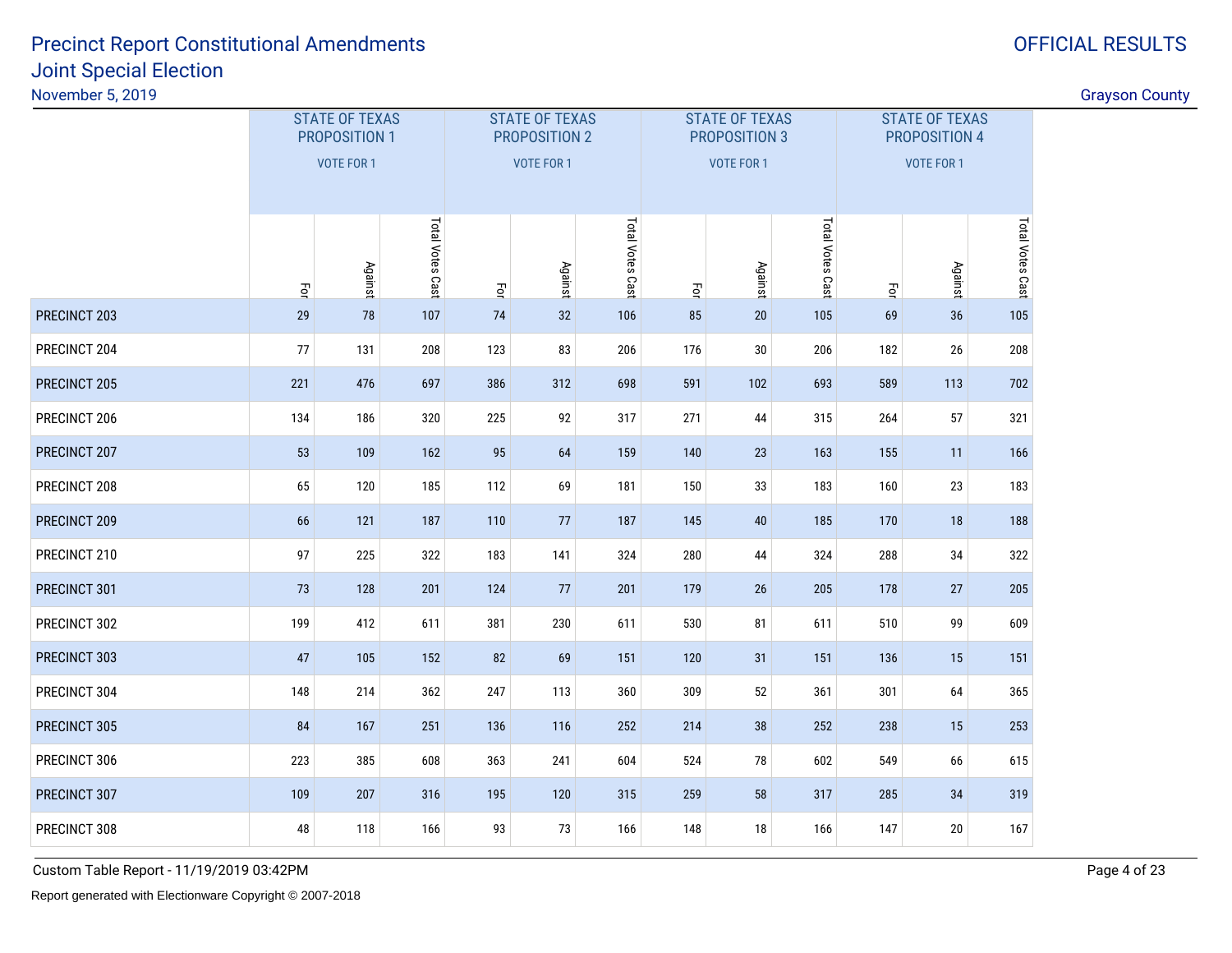| Vovember 5, 2019 |                         |                                        |                  |       |                                        |                  |                    |                                               |                  |                                               |                   |                  | <b>Grayson County</b> |
|------------------|-------------------------|----------------------------------------|------------------|-------|----------------------------------------|------------------|--------------------|-----------------------------------------------|------------------|-----------------------------------------------|-------------------|------------------|-----------------------|
|                  |                         | <b>STATE OF TEXAS</b><br>PROPOSITION 1 |                  |       | <b>STATE OF TEXAS</b><br>PROPOSITION 2 |                  |                    | <b>STATE OF TEXAS</b><br><b>PROPOSITION 3</b> |                  | <b>STATE OF TEXAS</b><br><b>PROPOSITION 4</b> |                   |                  |                       |
|                  |                         | VOTE FOR 1                             |                  |       | <b>VOTE FOR 1</b>                      |                  |                    | VOTE FOR 1                                    |                  |                                               | <b>VOTE FOR 1</b> |                  |                       |
|                  | $\overline{\mathsf{P}}$ | Against                                | Total Votes Cast | $\Xi$ | Against                                | Total Votes Cast | $\vec{\mathsf{P}}$ | <b>Against</b>                                | Total Votes Cast | $\overline{\mathsf{P}}$                       | Against           | Total Votes Cast |                       |
| PRECINCT 309     | 35                      | 40                                     | 75               | 54    | 20                                     | 74               | 64                 | 11                                            | 75               | 66                                            | 9                 | 75               |                       |
| PRECINCT 401     | 85                      | 130                                    | 215              | 161   | 57                                     | 218              | 188                | 29                                            | 217              | 167                                           | 49                | 216              |                       |
| PRECINCT 402     | 166                     | 283                                    | 449              | 302   | 149                                    | 451              | 394                | 55                                            | 449              | 359                                           | 90                | 449              |                       |
| PRECINCT 403     | 149                     | 303                                    | 452              | 271   | 175                                    | 446              | 374                | 74                                            | 448              | 405                                           | 52                | 457              |                       |
| PRECINCT 404     | 210                     | 367                                    | 577              | 328   | 245                                    | 573              | 484                | 88                                            | 572              | 504                                           | 81                | 585              |                       |
| PRECINCT 405     | 12                      | 31                                     | 43               | 24    | 19                                     | 43               | 33                 | 9                                             | 42               | 40                                            | $\overline{2}$    | 42               |                       |
| PRECINCT 406     | 136                     | 348                                    | 484              | 270   | 207                                    | 477              | 408                | 74                                            | 482              | 433                                           | 49                | 482              |                       |
| PRECINCT 407     | 3                       | 6                                      | 9                | 4     | 5                                      | 9                |                    | $\overline{2}$                                | 9                | 9                                             |                   | 9                |                       |
| PRECINCT 408     | 76                      | 159                                    | 235              | 157   | 79                                     | 236              | 201                | 30                                            | 231              | 191                                           | 44                | 235              |                       |
| PRECINCT 409     | 245                     | 425                                    | 670              | 432   | 228                                    | 660              | 578                | 90                                            | 668              | 575                                           | 104               | 679              |                       |
| Totals           | 3,972                   | 7,522                                  | 11,494           | 7,046 | 4,381                                  | 11,427           | 9,811              | 1,635                                         | 11,446           | 9,897                                         | 1,650             | 11,547           |                       |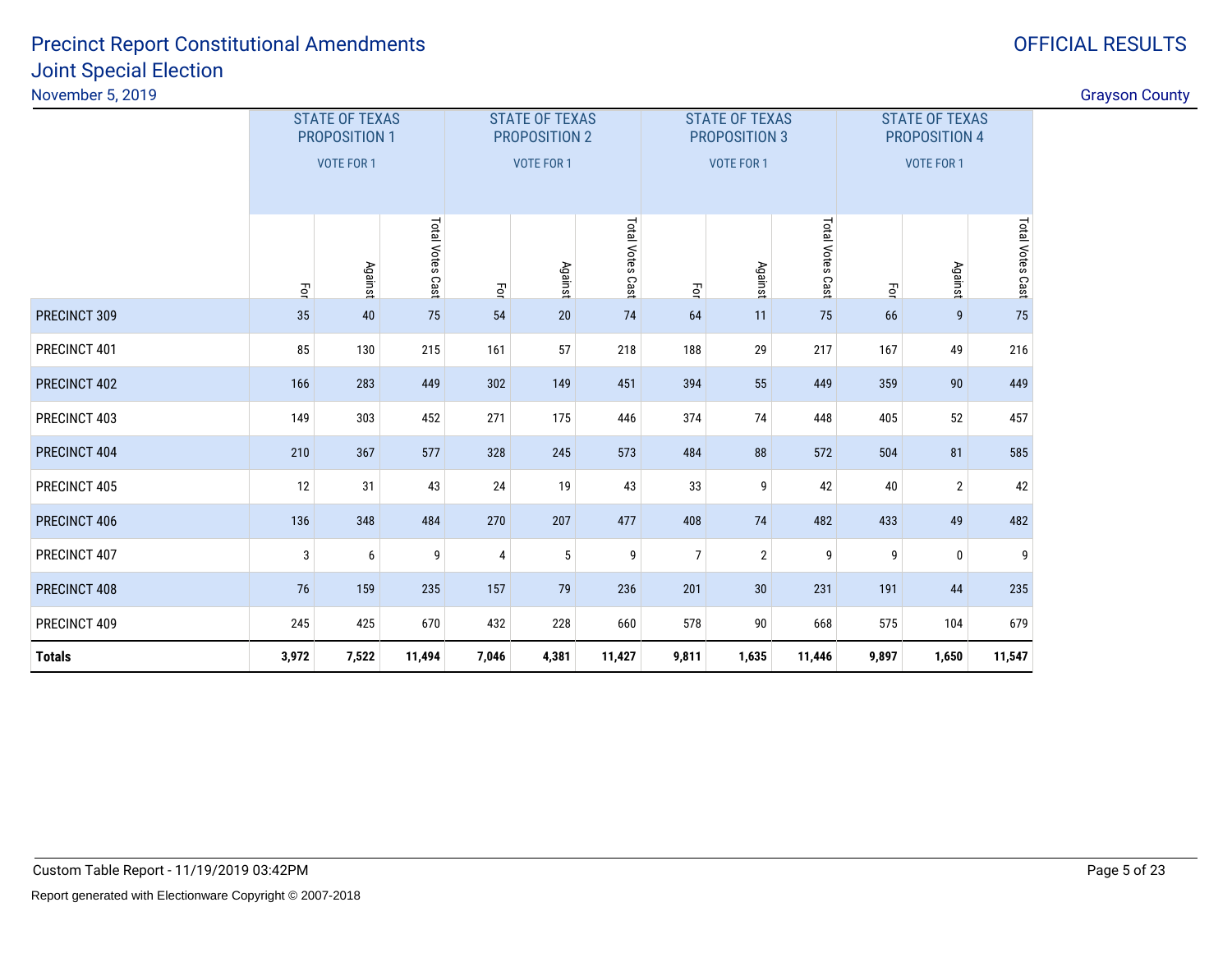# OFFICIAL RESULTS

gradient in the control of the control of the control of the control of the control of the control of the control of the control of the control of the control of the control of the control of the control of the control of

|              | <b>STATE OF TEXAS</b><br><b>PROPOSITION 5</b><br><b>VOTE FOR 1</b> |         |                  |     | <b>STATE OF TEXAS</b><br>PROPOSITION 6<br><b>VOTE FOR 1</b> |                  |     | <b>STATE OF TEXAS</b><br>PROPOSITION 7<br><b>VOTE FOR 1</b> |                  | <b>STATE OF TEXAS</b><br><b>PROPOSITION 8</b><br><b>VOTE FOR 1</b> |                |                  |  |
|--------------|--------------------------------------------------------------------|---------|------------------|-----|-------------------------------------------------------------|------------------|-----|-------------------------------------------------------------|------------------|--------------------------------------------------------------------|----------------|------------------|--|
|              | $\vec{\mathsf{S}}$                                                 | Against | Total Votes Cast | Ξq  | Against                                                     | Total Votes Cast | Ę   | Against                                                     | Total Votes Cast | Ę                                                                  | <b>Against</b> | Total Votes Cast |  |
| PRECINCT 101 | 267                                                                | 45      | 312              | 188 | 126                                                         | 314              | 222 | 92                                                          | 314              | 235                                                                | 79             | 314              |  |
| PRECINCT 102 | 130                                                                | 16      | 146              | 98  | 49                                                          | 147              | 103 | 41                                                          | 144              | 109                                                                | 38             | 147              |  |
| PRECINCT 103 | 58                                                                 | 11      | 69               | 25  | 43                                                          | 68               | 35  | 31                                                          | 66               | 43                                                                 | 25             | 68               |  |
| PRECINCT 104 | 141                                                                | 19      | 160              | 92  | 66                                                          | 158              | 110 | 47                                                          | 157              | 106                                                                | 51             | 157              |  |
| PRECINCT 105 | 663                                                                | 76      | 739              | 420 | 313                                                         | 733              | 483 | 249                                                         | 732              | 502                                                                | 230            | 732              |  |
| PRECINCT 106 | 283                                                                | 48      | 331              | 186 | 148                                                         | 334              | 215 | 117                                                         | 332              | 221                                                                | 109            | 330              |  |
| PRECINCT 107 | 251                                                                | 43      | 294              | 156 | 136                                                         | 292              | 184 | 110                                                         | 294              | 191                                                                | 104            | 295              |  |
| PRECINCT 108 | 209                                                                | 17      | 226              | 138 | 86                                                          | 224              | 157 | 69                                                          | 226              | 164                                                                | 60             | 224              |  |
| PRECINCT 201 | 539                                                                | 66      | 605              | 376 | 223                                                         | 599              | 454 | 151                                                         | 605              | 454                                                                | 148            | 602              |  |
| PRECINCT 202 | 477                                                                | 61      | 538              | 333 | 209                                                         | 542              | 386 | 156                                                         | 542              | 406                                                                | 134            | 540              |  |
| PRECINCT 203 | 90                                                                 | 15      | 105              | 69  | 37                                                          | 106              | 62  | 44                                                          | 106              | 77                                                                 | 29             | 106              |  |
| PRECINCT 204 | 181                                                                | 25      | 206              | 127 | 79                                                          | 206              | 144 | 62                                                          | 206              | 139                                                                | 68             | 207              |  |
| PRECINCT 205 | 603                                                                | 92      | 695              | 386 | 307                                                         | 693              | 421 | 275                                                         | 696              | 467                                                                | 227            | 694              |  |
| PRECINCT 206 | 286                                                                | 36      | 322              | 206 | 113                                                         | 319              | 238 | 84                                                          | 322              | 253                                                                | 70             | 323              |  |
| PRECINCT 207 | 145                                                                | 20      | 165              | 74  | 87                                                          | 161              | 111 | 51                                                          | 162              | 108                                                                | 56             | 164              |  |
| PRECINCT 208 | 166                                                                | 17      | 183              | 103 | 79                                                          | 182              | 125 | 55                                                          | 180              | 129                                                                | 54             | 183              |  |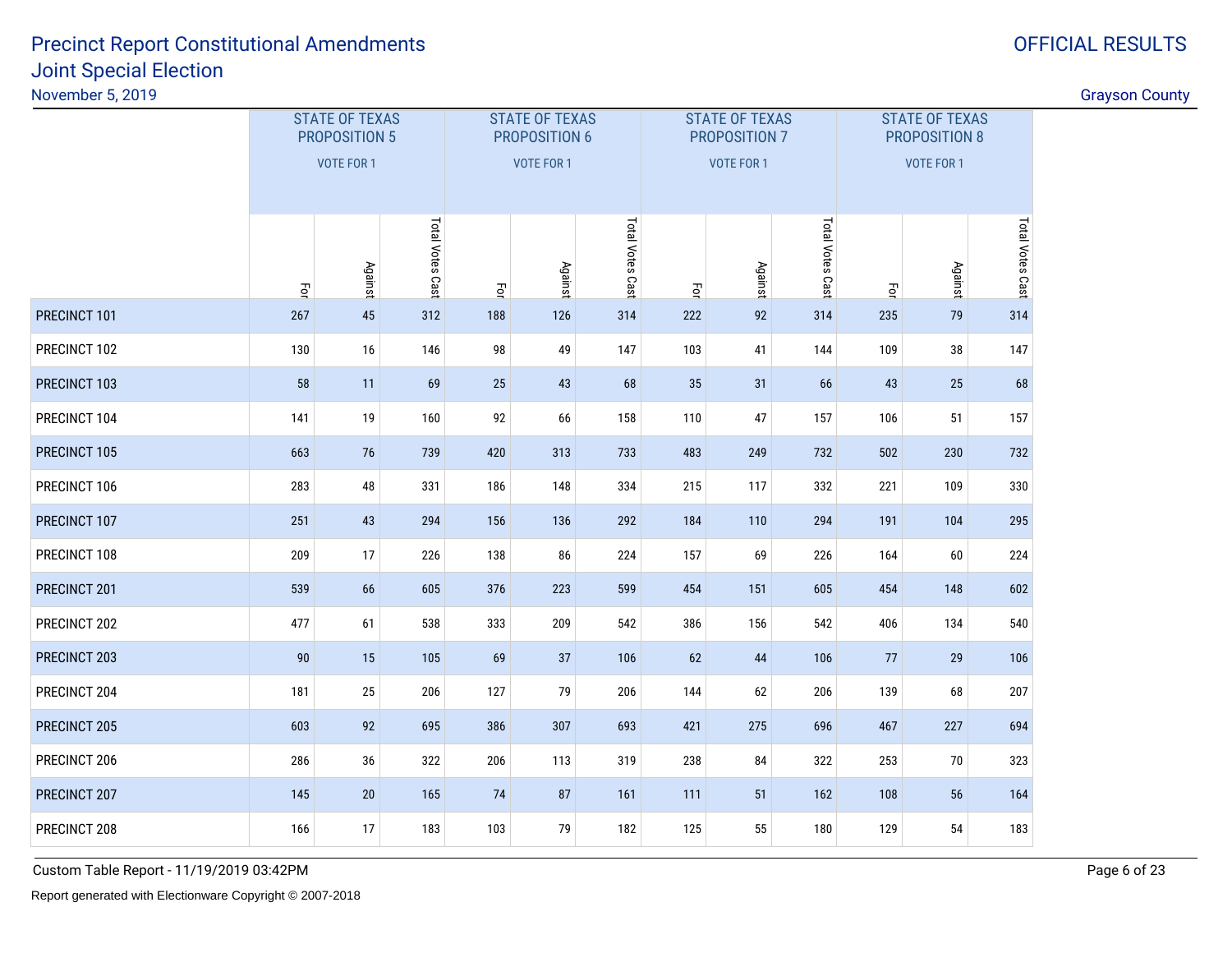# OFFICIAL RESULTS

gradient in the control of the control of the control of the control of the control of the control of the control of the control of the control of the control of the control of the control of the control of the control of

|              | <b>STATE OF TEXAS</b><br><b>PROPOSITION 5</b><br><b>VOTE FOR 1</b> |                 |                  |           | <b>STATE OF TEXAS</b><br>PROPOSITION 6<br><b>VOTE FOR 1</b> |                  |           | <b>STATE OF TEXAS</b><br>PROPOSITION 7<br>VOTE FOR 1 |                  | <b>STATE OF TEXAS</b><br>PROPOSITION 8<br>VOTE FOR 1 |         |                  |  |
|--------------|--------------------------------------------------------------------|-----------------|------------------|-----------|-------------------------------------------------------------|------------------|-----------|------------------------------------------------------|------------------|------------------------------------------------------|---------|------------------|--|
|              | $\vec{\mathsf{P}}$                                                 | <b>Against</b>  | Total Votes Cast | $\vec{q}$ | <b>Against</b>                                              | Total Votes Cast | $\vec{q}$ | <b>Against</b>                                       | Total Votes Cast | $\vec{S}$                                            | Against | Total Votes Cast |  |
| PRECINCT 209 | 170                                                                | 17              | 187              | 99        | 88                                                          | 187              | 107       | ${\bf 80}$                                           | 187              | 128                                                  | 57      | 185              |  |
| PRECINCT 210 | 275                                                                | 50              | 325              | 183       | 138                                                         | 321              | 220       | 104                                                  | 324              | 221                                                  | 102     | 323              |  |
| PRECINCT 301 | 177                                                                | 26              | 203              | 112       | 89                                                          | 201              | 134       | 68                                                   | 202              | 153                                                  | 50      | 203              |  |
| PRECINCT 302 | 535<br>80<br>615                                                   |                 |                  | 364       | 245                                                         | 609              | 412       | 198                                                  | 610              | 430                                                  | 180     | 610              |  |
| PRECINCT 303 | 129                                                                | 22              | 151              | 75        | 73                                                          | 148              | 94        | 58                                                   | 152              | 102                                                  | 49      | 151              |  |
| PRECINCT 304 | 335                                                                | 31              | 366              | 234       | 129                                                         | 363              | 275       | 87                                                   | 362              | 279                                                  | 84      | 363              |  |
| PRECINCT 305 | 228                                                                | 26              | 254              | 131       | 120                                                         | 251              | 151       | 99                                                   | 250              | 154                                                  | 100     | 254              |  |
| PRECINCT 306 | 539                                                                | 67              | 606              | 371       | 231                                                         | 602              | 418       | 187                                                  | 605              | 433                                                  | 169     | 602              |  |
| PRECINCT 307 | 284                                                                | 31              | 315              | 178       | 138                                                         | 316              | 218       | 96                                                   | 314              | 210                                                  | 105     | 315              |  |
| PRECINCT 308 | 151                                                                | 16              | 167              | 87        | 77                                                          | 164              | 111       | 53                                                   | 164              | 118                                                  | 47      | 165              |  |
| PRECINCT 309 | 65                                                                 | 11              | 76               | 55        | 21                                                          | 76               | 57        | 18                                                   | 75               | 60                                                   | 15      | 75               |  |
| PRECINCT 401 | 198                                                                | 19              | 217              | 157       | 59                                                          | 216              | 163       | 53                                                   | 216              | 175                                                  | 39      | 214              |  |
| PRECINCT 402 | 406                                                                | 50              | 456              | 303       | 148                                                         | 451              | 341       | 113                                                  | 454              | 336                                                  | 117     | 453              |  |
| PRECINCT 403 | 408                                                                | 42              | 450              | 262       | 187                                                         | 449              | 324       | 124                                                  | 448              | 315                                                  | 131     | 446              |  |
| PRECINCT 404 | 496                                                                | 80              | 576              | 307       | 270                                                         | 577              | 382       | 191                                                  | 573              | 372                                                  | 204     | 576              |  |
| PRECINCT 405 | 38                                                                 | $5\phantom{.0}$ | 43               | 22        | 21                                                          | 43               | 25        | 18                                                   | 43               | 31                                                   | 12      | 43               |  |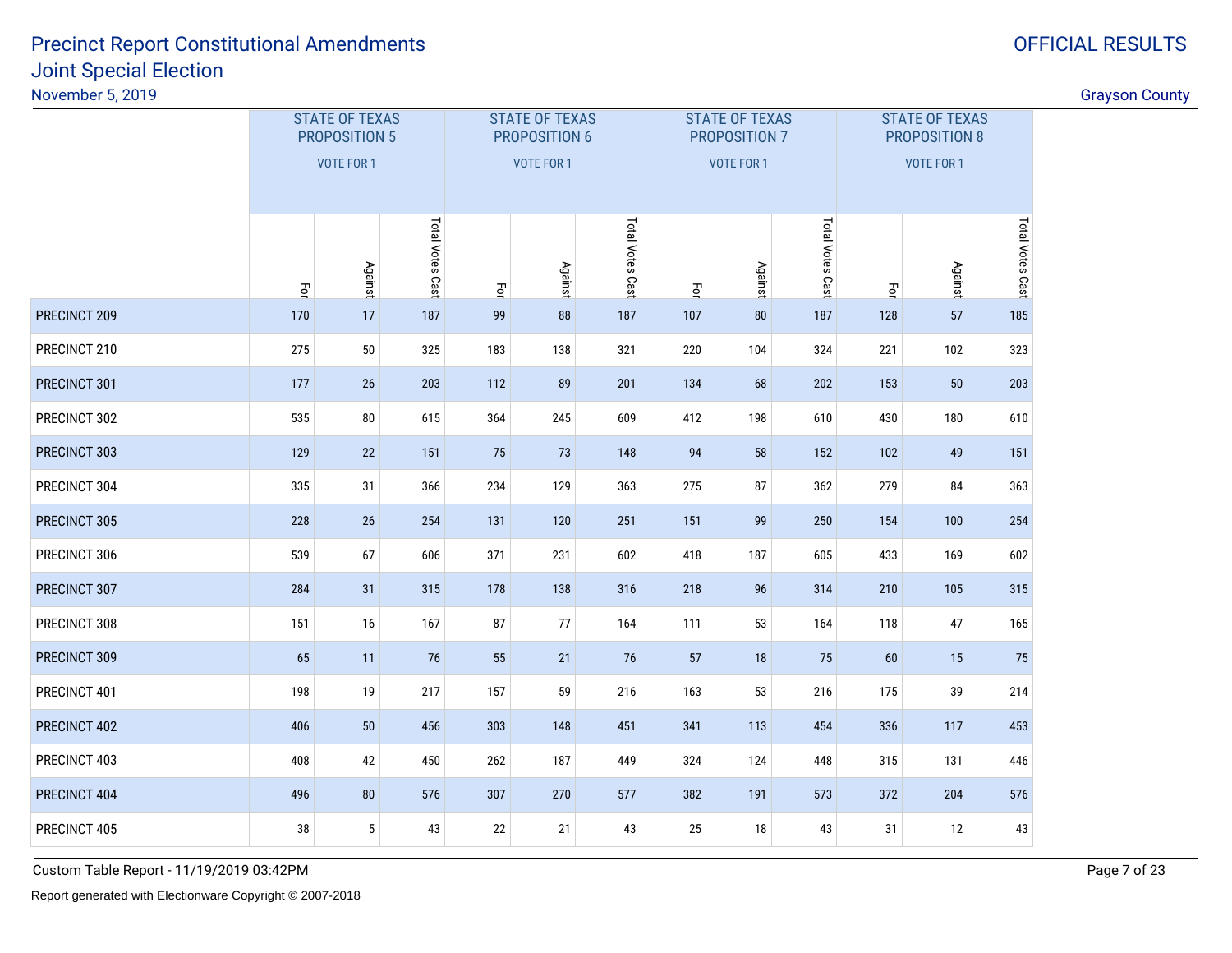# OFFICIAL RESULTS

|               |        | <b>STATE OF TEXAS</b><br><b>PROPOSITION 5</b><br><b>VOTE FOR 1</b> |                  |       | <b>STATE OF TEXAS</b><br><b>PROPOSITION 6</b><br><b>VOTE FOR 1</b> |                  |       | <b>STATE OF TEXAS</b><br>PROPOSITION 7<br><b>VOTE FOR 1</b> |                     | <b>STATE OF TEXAS</b><br><b>PROPOSITION 8</b><br>VOTE FOR 1 |         |                            |  |
|---------------|--------|--------------------------------------------------------------------|------------------|-------|--------------------------------------------------------------------|------------------|-------|-------------------------------------------------------------|---------------------|-------------------------------------------------------------|---------|----------------------------|--|
|               | Ξq     | Against                                                            | Total Votes Cast | 굏     | Against                                                            | Total Votes Cast | Ξq    | Against                                                     | Total Votes<br>Cast | Ξq                                                          | Against | <b>Total Votes</b><br>Cast |  |
| PRECINCT 406  | 421    | 61                                                                 | 482              | 266   | 213                                                                | 479              | 312   | 168                                                         | 480                 | 314                                                         | 168     | 482                        |  |
| PRECINCT 407  | 5      | 4                                                                  | 9                | 6     | 3                                                                  | 9                | 5     | 4                                                           | 9                   | 4                                                           | 5       | 9                          |  |
| PRECINCT 408  | 208    | 29                                                                 | 237              | 144   | 89                                                                 | 233              | 164   | 71                                                          | 235                 | 183                                                         | 54      | 237                        |  |
| PRECINCT 409  | 595    | 80<br>675                                                          |                  | 408   | 264                                                                | 672              | 464   | 206                                                         | 670                 | 483                                                         | 188     | 671                        |  |
| <b>Totals</b> | 10,152 | 1,354                                                              | 11,506           | 6,741 | 4,704                                                              | 11,445           | 7,827 | 3,630                                                       | 11,457              | 8,105                                                       | 3,358   | 11,463                     |  |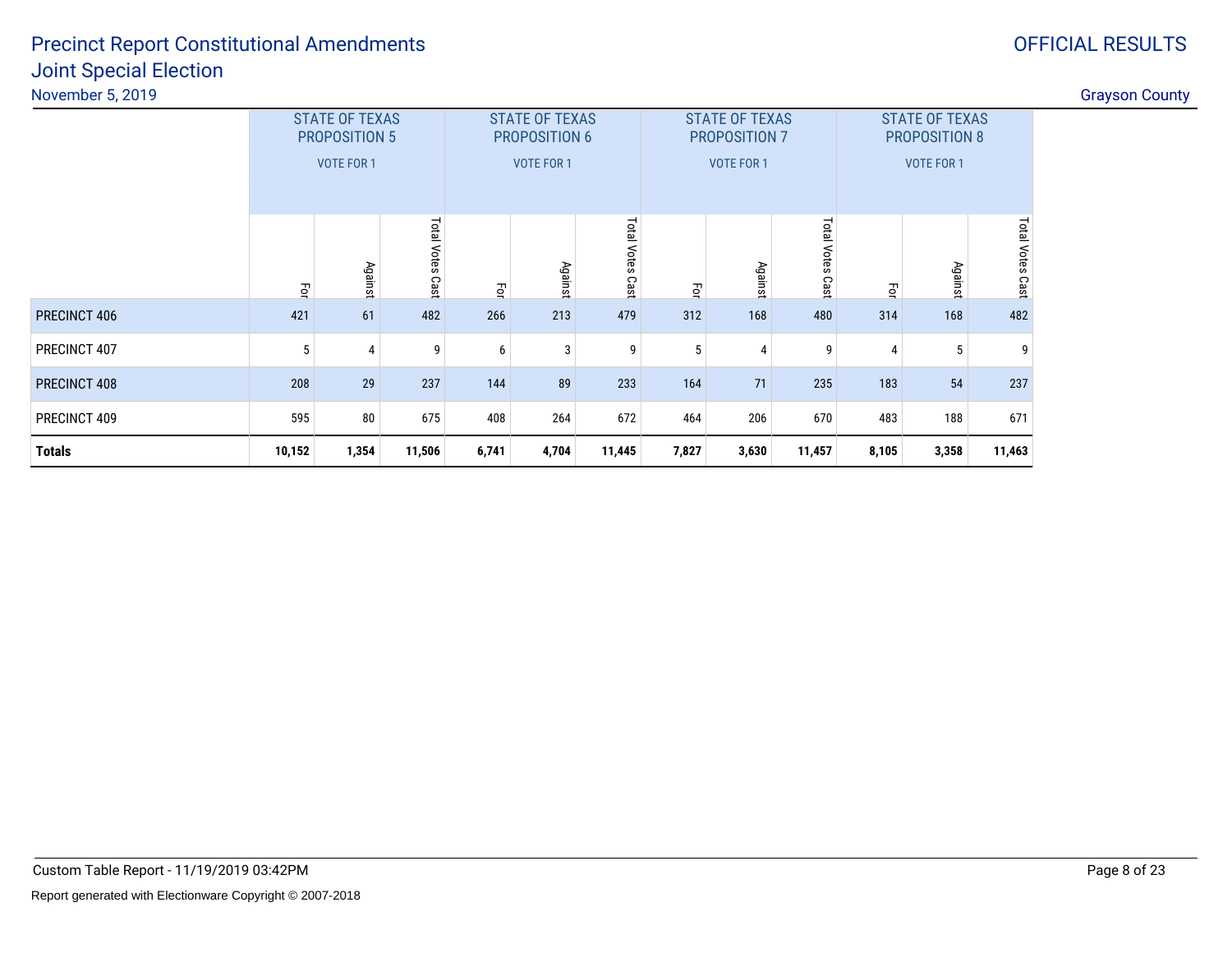|              |                   | <b>STATE OF TEXAS</b><br>PROPOSITION 9 |                  |           | <b>STATE OF TEXAS</b><br>PROPOSITION 10 |                  |              | PROPOSITION A Sherman |                  | <b>Amendment A Sherman</b> |                   |                  |  |
|--------------|-------------------|----------------------------------------|------------------|-----------|-----------------------------------------|------------------|--------------|-----------------------|------------------|----------------------------|-------------------|------------------|--|
|              | <b>VOTE FOR 1</b> |                                        |                  |           | <b>VOTE FOR 1</b>                       |                  |              | <b>VOTE FOR 1</b>     |                  |                            | <b>VOTE FOR 1</b> |                  |  |
|              | $\vec{q}$         | <b>Against</b>                         | Total Votes Cast | $\vec{q}$ | <b>Against</b>                          | Total Votes Cast | $\vec{q}$    | <b>Against</b>        | Total Votes Cast | $\vec{S}$                  | <b>Against</b>    | Total Votes Cast |  |
| PRECINCT 101 | 156               | 149                                    | 305              | 295       | 20                                      | 315              | 238          | 70                    | 308              | 242                        | 65                | 307              |  |
| PRECINCT 102 | 72                | $70\,$                                 | 142              | 136       | 11                                      | 147              | 113          | 34                    | 147              | 109                        | 36                | 145              |  |
| PRECINCT 103 | 32                | 34                                     | 66               | 66        | $\mathbf{3}$                            | 69               | $\bf{0}$     | $\bf{0}$              | $\bf{0}$         | $\pmb{0}$                  | $\pmb{0}$         | $\bf{0}$         |  |
| PRECINCT 104 | 86                | $70\,$                                 | 156              | 153       | $\overline{7}$                          | 160              | $\pmb{0}$    | $\pmb{0}$             | $\pmb{0}$        | 0                          | $\mathbf 0$       | $\mathbf 0$      |  |
| PRECINCT 105 | 401               | 321                                    | 722              | 711       | 29                                      | 740              | $\bf{0}$     | $\bf{0}$              | $\bf{0}$         | $\pmb{0}$                  | $\pmb{0}$         | $\mathbf{0}$     |  |
| PRECINCT 106 | 194               | 133                                    | 327              | 318       | 16                                      | 334              | $\bf{0}$     | $\pmb{0}$             | $\pmb{0}$        | 0                          | $\mathbf 0$       | 0                |  |
| PRECINCT 107 | 165               | 124                                    | 289              | 282       | 15                                      | 297              | $\pmb{0}$    | $\mathbf{0}$          | $\pmb{0}$        | $\pmb{0}$                  | $\pmb{0}$         | $\mathbf{0}$     |  |
| PRECINCT 108 | 140               | 81                                     | 221              | 216       | 11                                      | 227              | $\mathbf 0$  | $\bf{0}$              | $\bf{0}$         | 0                          | $\mathbf 0$       | $\mathbf 0$      |  |
| PRECINCT 201 | 350               | 239                                    | 589              | 577       | 29                                      | 606              | $\mathbf{0}$ | $\pmb{0}$             | $\pmb{0}$        | $\pmb{0}$                  | $\pmb{0}$         | $\mathbf{0}$     |  |
| PRECINCT 202 | 301               | 227                                    | 528              | 513       | $30\,$                                  | 543              | $\bf{0}$     | $\pmb{0}$             | $\pmb{0}$        | 0                          | $\pmb{0}$         | 0                |  |
| PRECINCT 203 | 50                | 54                                     | 104              | 99        | $6\phantom{a}$                          | 105              | $\mathbf{0}$ | $\mathbf{0}$          | $\pmb{0}$        | $\pmb{0}$                  | $\pmb{0}$         | $\mathbf{0}$     |  |
| PRECINCT 204 | 112               | 92                                     | 204              | 202       | $\overline{4}$                          | 206              | $\bf{0}$     | $\bf{0}$              | $\bf{0}$         | 0                          | $\pmb{0}$         | 0                |  |
| PRECINCT 205 | 374               | 309                                    | 683              | 663       | 35                                      | 698              | $\pmb{0}$    | $\mathbf{0}$          | $\mathbf{0}$     | $\bf{0}$                   | $\bf{0}$          | $\mathbf{0}$     |  |
| PRECINCT 206 | 170               | 139                                    | 309              | 305       | $18\,$                                  | 323              | $\pmb{0}$    | $\bf{0}$              | $\bf{0}$         | 0                          | $\pmb{0}$         | $\mathbf 0$      |  |
| PRECINCT 207 | 94                | 67                                     | 161              | 160       | 5 <sup>5</sup>                          | 165              | $\pmb{0}$    | $\mathbf{0}$          | $\mathbf{0}$     | $\bf{0}$                   | $\bf{0}$          | $\mathbf{0}$     |  |
| PRECINCT 208 | 108               | 67                                     | 175              | 178       | 6                                       | 184              | $\mathbf 0$  | $\pmb{0}$             | $\pmb{0}$        | $\bf{0}$                   | $\pmb{0}$         | 0                |  |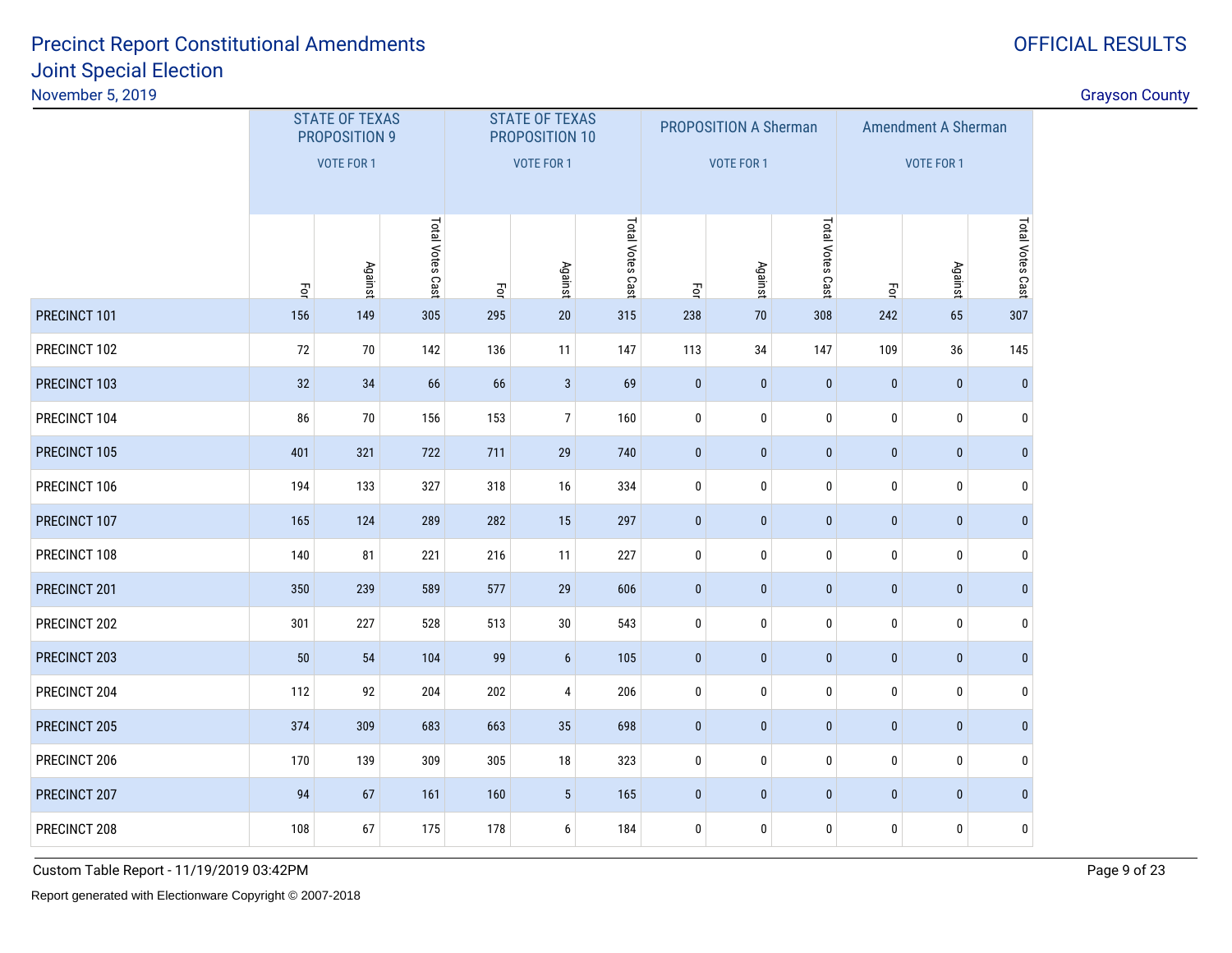OFFICIAL RESULTS

| November 5, 2019 |     |                                        |                  |     |                                         |                  |              |                       |                  |                            |              |                  | <b>Grayson County</b> |
|------------------|-----|----------------------------------------|------------------|-----|-----------------------------------------|------------------|--------------|-----------------------|------------------|----------------------------|--------------|------------------|-----------------------|
|                  |     | <b>STATE OF TEXAS</b><br>PROPOSITION 9 |                  |     | <b>STATE OF TEXAS</b><br>PROPOSITION 10 |                  |              | PROPOSITION A Sherman |                  | <b>Amendment A Sherman</b> |              |                  |                       |
|                  |     | VOTE FOR 1                             |                  |     | VOTE FOR 1                              |                  |              | <b>VOTE FOR 1</b>     |                  |                            | VOTE FOR 1   |                  |                       |
|                  | Ę   | Against                                | Total Votes Cast | Ęo  | <b>Against</b>                          | Total Votes Cast | Ę            | Against               | Total Votes Cast | Ę                          | Against      | Total Votes Cast |                       |
| PRECINCT 209     | 98  | 86                                     | 184              | 179 | 8                                       | 187              | $\mathbf{0}$ | $\mathbf{0}$          | $\mathbf 0$      | $\bf{0}$                   | $\mathbf{0}$ | $\mathbf{0}$     |                       |
| PRECINCT 210     | 170 | 152                                    | 322              | 310 | 15                                      | 325              | $\pmb{0}$    | $\pmb{0}$             | $\bf{0}$         | $\mathbf 0$                | $\mathbf 0$  | $\pmb{0}$        |                       |
| PRECINCT 301     | 107 | 89                                     | 196              | 189 | 16                                      | 205              | 170          | 35                    | 205              | 154                        | 45           | 199              |                       |
| PRECINCT 302     | 308 | 287                                    | 595              | 578 | $34\,$                                  | 612              | 463          | 146                   | 609              | 483                        | 117          | 600              |                       |
| PRECINCT 303     | 92  | 59                                     | 151              | 146 | $5\phantom{.0}$                         | 151              | 76           | 23                    | 99               | 80                         | 18           | 98               |                       |
| PRECINCT 304     | 183 | 168                                    | 351              | 352 | 11                                      | 363              | 313          | 48                    | 361              | 294                        | 61           | 355              |                       |
| PRECINCT 305     | 151 | 97                                     | 248              | 242 | 12                                      | 254              | $\mathbf{0}$ | $\mathbf{0}$          | $\mathbf{0}$     | $\mathbf{0}$               | $\mathbf 0$  | $\mathbf{0}$     |                       |
| PRECINCT 306     | 354 | 238                                    | 592              | 584 | 22                                      | 606              | $\bf{0}$     | $\mathbf 0$           | $\bf{0}$         | $\mathbf 0$                | $\mathbf 0$  | $\mathbf 0$      |                       |
| PRECINCT 307     | 166 | 141                                    | 307              | 297 | 19                                      | 316              | $\mathbf{0}$ | $\pmb{0}$             | $\pmb{0}$        | $\mathbf{0}$               | $\mathbf 0$  | $\overline{0}$   |                       |
| PRECINCT 308     | 95  | 69                                     | 164              | 163 | $\mathbf{3}$                            | 166              | 0            | 0                     | $\bf{0}$         | 0                          | 0            | 0                |                       |
| PRECINCT 309     | 40  | 34                                     | 74               | 73  | $\mathbf{3}$                            | 76               | $\mathbf{0}$ | $\mathbf 0$           | $\mathbf 0$      | $\mathbf{0}$               | $\mathbf 0$  | $\overline{0}$   |                       |
| PRECINCT 401     | 115 | 98                                     | 213              | 206 | 11                                      | 217              | $\mathbf 0$  | 0                     | 0                | 0                          | 0            | 0                |                       |
| PRECINCT 402     | 258 | 180                                    | 438              | 425 | 26                                      | 451              | $\mathbf{0}$ | $\pmb{0}$             | $\mathbf{0}$     | $\bf{0}$                   | $\bf{0}$     | $\vert 0 \vert$  |                       |
| PRECINCT 403     | 255 | 184                                    | 439              | 430 | $22\,$                                  | 452              | $\bf{0}$     | 0                     | 0                | 0                          | 0            | 0                |                       |
| PRECINCT 404     | 298 | 264                                    | 562              | 548 | 29                                      | 577              | $\mathbf{0}$ | $\mathbf 0$           | $\mathbf 0$      | $\mathbf 0$                | $\pmb{0}$    | $\bf{0}$         |                       |

<sup>16</sup> <sup>27</sup> <sup>43</sup> <sup>40</sup> <sup>3</sup> <sup>43</sup> <sup>28</sup> <sup>15</sup> <sup>43</sup> <sup>38</sup> <sup>5</sup> <sup>43</sup>

Custom Table Report - 11/19/2019 03:42PM

PRECINCT 405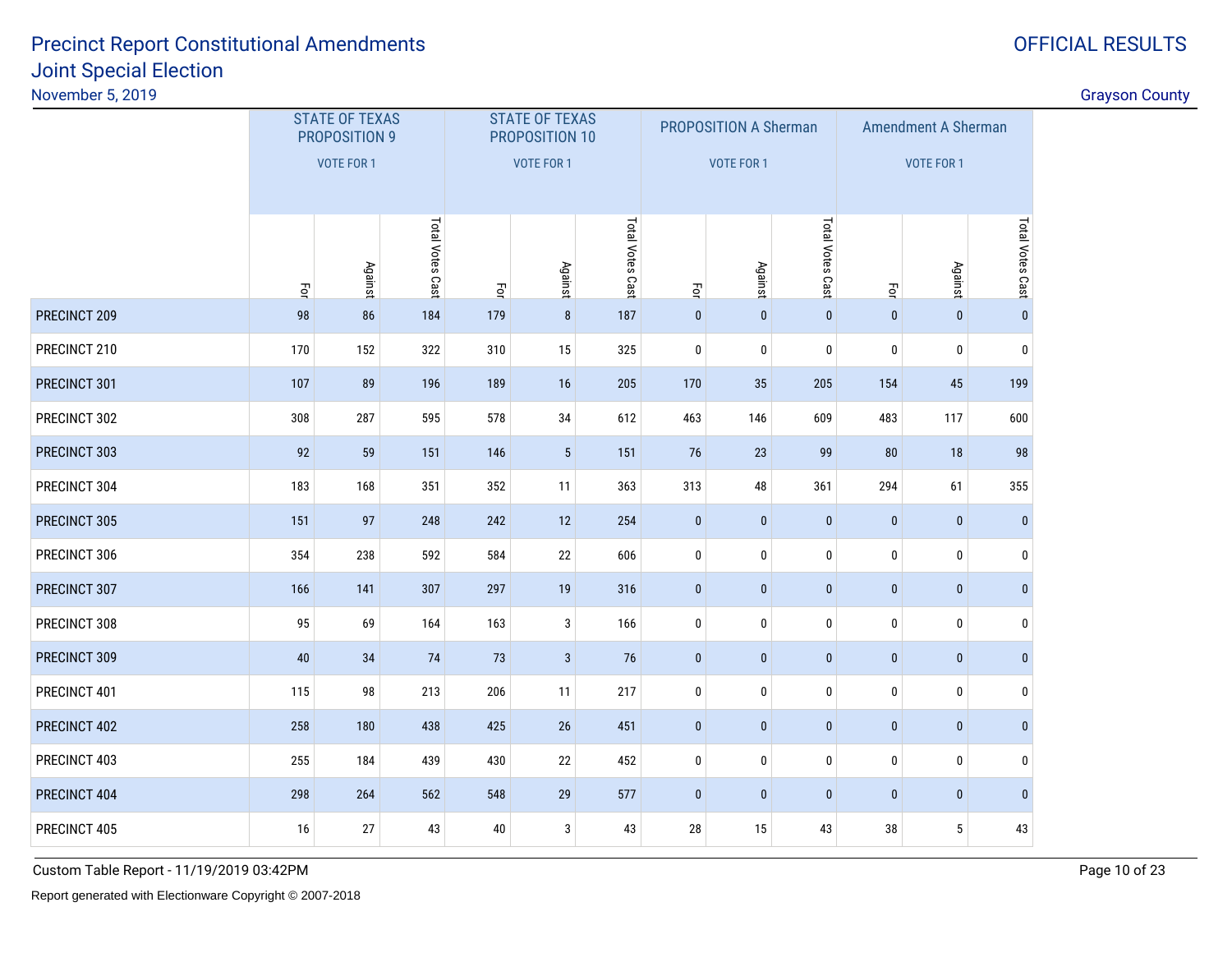**Totals**

| November 5, 2019    |     |                                                             |                  |     |                                                       |                        |              |                                                   |                             |     |                                                 |                   | <b>Grayson County</b> |
|---------------------|-----|-------------------------------------------------------------|------------------|-----|-------------------------------------------------------|------------------------|--------------|---------------------------------------------------|-----------------------------|-----|-------------------------------------------------|-------------------|-----------------------|
|                     |     | <b>STATE OF TEXAS</b><br>PROPOSITION 9<br><b>VOTE FOR 1</b> |                  |     | <b>STATE OF TEXAS</b><br>PROPOSITION 10<br>VOTE FOR 1 |                        |              | <b>PROPOSITION A Sherman</b><br><b>VOTE FOR 1</b> |                             |     | <b>Amendment A Sherman</b><br><b>VOTE FOR 1</b> |                   |                       |
|                     | ਰੂ  | Against                                                     | Total Votes Cast | Ξq  | Agains                                                | Total<br>Votes<br>Cast | ਨੂ           | Agains                                            | <b>Lota</b><br>Votes<br>Cas | Ęor | Against                                         | otal Votes<br>Cas |                       |
| <b>PRECINCT 406</b> | 284 | 190                                                         | 474              | 456 | 26                                                    | 482                    | $\mathbf{0}$ | 0                                                 | $\mathbf{0}$                |     | $\mathbf{0}$                                    |                   |                       |
| PRECINCT 407        | 3   | h                                                           | 9                |     | $\Omega$                                              |                        |              |                                                   |                             |     | 0                                               |                   |                       |
| PRECINCT 408        | 117 | 113                                                         | 230              | 226 | 11                                                    | 237                    | 11           | $\overline{2}$                                    | 13                          | 11  | $\overline{2}$                                  | 13                |                       |
| PRECINCT 409        | 361 | 289                                                         | 650              | 650 | 27                                                    | 677                    | 559          | 115                                               | 674                         | 537 | 122                                             | 659               |                       |

**6,276 4,947 11,223 10,977 <sup>548</sup> 11,525 1,971 <sup>488</sup> 2,459 1,948 <sup>471</sup> 2,419**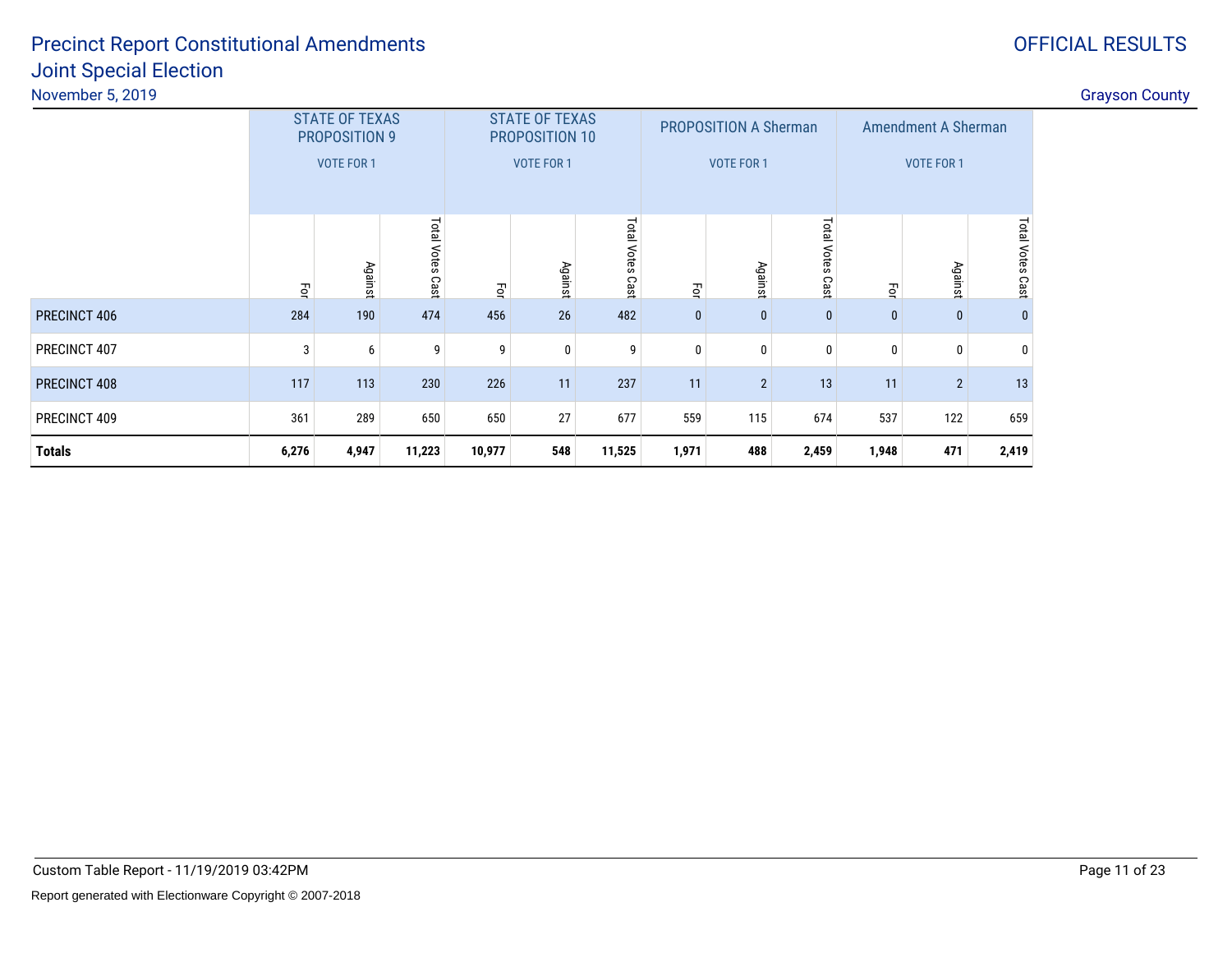OFFICIAL RESULTS

|              |             | <b>Amendment B Sherman</b> |                  |              | Amendment C Sherman |                  |              | PROPOSITION A Denison ISD |                  | <b>Proposition A Gunter</b> |                 |                  |  |
|--------------|-------------|----------------------------|------------------|--------------|---------------------|------------------|--------------|---------------------------|------------------|-----------------------------|-----------------|------------------|--|
|              |             | <b>VOTE FOR 1</b>          |                  |              | <b>VOTE FOR 1</b>   |                  |              | <b>VOTE FOR 1</b>         |                  |                             | VOTE FOR 1      |                  |  |
|              |             |                            |                  |              |                     |                  |              |                           |                  |                             |                 |                  |  |
|              | Ξq          | Against                    | Total Votes Cast | $\Xi$        | Against             | Total Votes Cast | FOR          | <b>AGAINST</b>            | Total Votes Cast | $\vec{\mathsf{S}}$          | Against         | Total Votes Cast |  |
| PRECINCT 101 | 161         | 144                        | 305              | 176          | 110                 | 286              | $\mathbf{0}$ | $\mathbf 0$               | $\pmb{0}$        | $\mathbf{0}$                | $\mathbf{0}$    | $\mathbf{0}$     |  |
| PRECINCT 102 | 72          | $70\,$                     | 142              | 83           | $50\,$              | 133              | $\pmb{0}$    | $\pmb{0}$                 | $\pmb{0}$        | $\pmb{0}$                   | $\bf{0}$        | $\pmb{0}$        |  |
| PRECINCT 103 | $\mathbf 0$ | $\mathbf{0}$               | $\pmb{0}$        | $\mathbf{0}$ | $\mathbf 0$         | $\bf{0}$         | $\mathbf{0}$ | $\mathbf 0$               | $\pmb{0}$        | $\bf{0}$                    | $\mathbf{0}$    | $\mathbf{0}$     |  |
| PRECINCT 104 | 0           | $\pmb{0}$                  | $\pmb{0}$        | $\pmb{0}$    | $\pmb{0}$           | $\pmb{0}$        | $\pmb{0}$    | 0                         | $\pmb{0}$        | $\pmb{0}$                   | 0               | $\mathbf{0}$     |  |
| PRECINCT 105 | $\mathbf 0$ | $\mathbf{0}$               | $\pmb{0}$        | $\bf{0}$     | $\mathbf 0$         | $\bf{0}$         | $\mathbf{0}$ | $\mathbf 0$               | $\mathbf{0}$     | 27                          | $6\phantom{.}6$ | 33               |  |
| PRECINCT 106 | 0           | $\pmb{0}$                  | $\pmb{0}$        | $\pmb{0}$    | $\pmb{0}$           | $\pmb{0}$        | $\pmb{0}$    | $\pmb{0}$                 | $\pmb{0}$        | $\pmb{0}$                   | $\bf{0}$        | $\bf{0}$         |  |
| PRECINCT 107 | $\mathbf 0$ | $\mathbf{0}$               | $\pmb{0}$        | $\bf{0}$     | $\mathbf{0}$        | $\bf{0}$         | $\mathbf{0}$ | $\mathbf 0$               | $\bf{0}$         | $\bf{0}$                    | $\mathbf{0}$    | $\mathbf{0}$     |  |
| PRECINCT 108 | 0           | $\pmb{0}$                  | $\pmb{0}$        | $\pmb{0}$    | $\pmb{0}$           | $\pmb{0}$        | $\pmb{0}$    | $\pmb{0}$                 | 0                | 28                          | 8               | 36               |  |
| PRECINCT 201 | $\mathbf 0$ | $\pmb{0}$                  | $\pmb{0}$        | $\bf{0}$     | $\pmb{0}$           | $\mathbf{0}$     | 357          | 251                       | 608              | $\bf{0}$                    | $\mathbf{0}$    | $\mathbf{0}$     |  |
| PRECINCT 202 | 0           | $\pmb{0}$                  | $\pmb{0}$        | $\pmb{0}$    | $\pmb{0}$           | $\pmb{0}$        | 297          | 249                       | 546              | $\pmb{0}$                   | $\bf{0}$        | $\bf{0}$         |  |
| PRECINCT 203 | $\pmb{0}$   | $\pmb{0}$                  | $\pmb{0}$        | $\pmb{0}$    | $\pmb{0}$           | $\pmb{0}$        | 41           | 66                        | 107              | $\pmb{0}$                   | $\mathbf 0$     | $\mathbf{0}$     |  |
| PRECINCT 204 | 0           | $\pmb{0}$                  | $\pmb{0}$        | $\pmb{0}$    | $\pmb{0}$           | $\pmb{0}$        | 111          | 92                        | 203              | $\pmb{0}$                   | 0               | $\bf{0}$         |  |
| PRECINCT 205 | $\pmb{0}$   | $\pmb{0}$                  | $\pmb{0}$        | $\pmb{0}$    | $\pmb{0}$           | $\pmb{0}$        | 199          | 304                       | 503              | $\pmb{0}$                   | $\mathbf 0$     | $\mathbf{0}$     |  |
| PRECINCT 206 | 0           | $\pmb{0}$                  | $\pmb{0}$        | $\pmb{0}$    | $\pmb{0}$           | $\pmb{0}$        | 212          | 111                       | 323              | $\pmb{0}$                   | 0               | $\bf{0}$         |  |
| PRECINCT 207 | $\pmb{0}$   | $\pmb{0}$                  | $\pmb{0}$        | $\pmb{0}$    | $\pmb{0}$           | $\pmb{0}$        | $\mathbf{0}$ | $\pmb{0}$                 | $\pmb{0}$        | $\pmb{0}$                   | $\mathbf 0$     | $\mathbf{0}$     |  |
| PRECINCT 208 | 0           | 0                          | $\pmb{0}$        | $\pmb{0}$    | $\pmb{0}$           | $\pmb{0}$        | $\bf{0}$     | 0                         | $\pmb{0}$        | 0                           | 0               | $\bf{0}$         |  |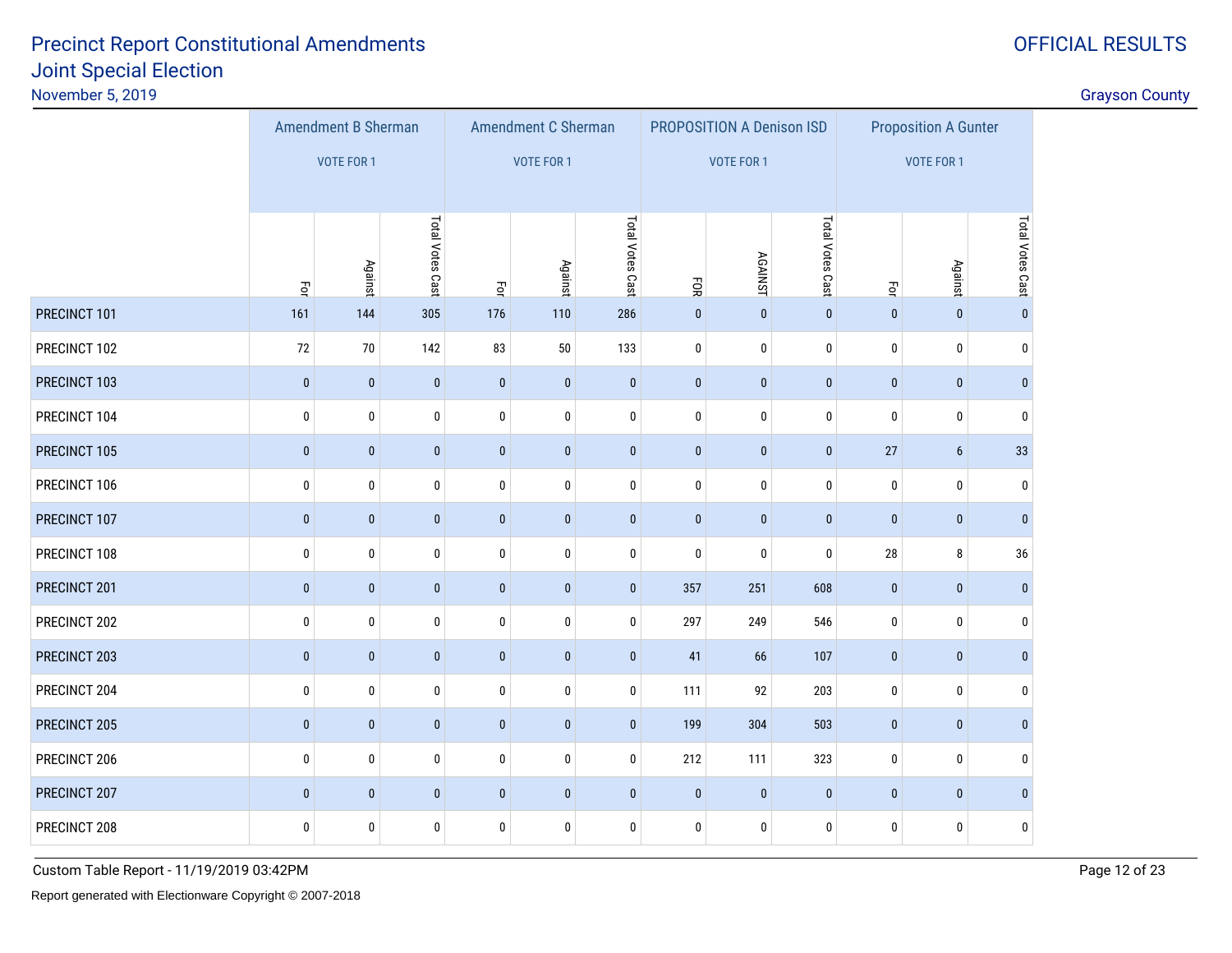OFFICIAL RESULTS

|              |                                      | Amendment B Sherman |                  |                  | Amendment C Sherman |                  |              | PROPOSITION A Denison ISD |                  | <b>Proposition A Gunter</b> |                |                  |  |
|--------------|--------------------------------------|---------------------|------------------|------------------|---------------------|------------------|--------------|---------------------------|------------------|-----------------------------|----------------|------------------|--|
|              |                                      | <b>VOTE FOR 1</b>   |                  |                  | <b>VOTE FOR 1</b>   |                  |              | VOTE FOR 1                |                  | <b>VOTE FOR 1</b>           |                |                  |  |
|              | $\overline{5}$                       | <b>Against</b>      | Total Votes Cast | $\vec{S}$        | <b>Against</b>      | Total Votes Cast | EOR          | <b>AGAINST</b>            | Total Votes Cast | Ęor                         | <b>Against</b> | Total Votes Cast |  |
| PRECINCT 209 | $\pmb{0}$                            | $\pmb{0}$           | $\pmb{0}$        | $\pmb{0}$        | $\pmb{0}$           | $\pmb{0}$        | $\pmb{0}$    | $\pmb{0}$                 | $\pmb{0}$        | $\pmb{0}$                   | $\mathbf{0}$   | $\pmb{0}$        |  |
| PRECINCT 210 | $\pmb{0}$                            | $\pmb{0}$           | $\pmb{0}$        | $\pmb{0}$        | $\pmb{0}$           | $\bf{0}$         | $\pmb{0}$    | 0                         | 0                | $\pmb{0}$                   | $\bf{0}$       | $\pmb{0}$        |  |
| PRECINCT 301 | 107<br>93<br>200                     |                     |                  | 126              | 65                  | 191              | $\mathbf 0$  | $\pmb{0}$                 | $\pmb{0}$        | $\pmb{0}$                   | $\mathbf{0}$   | $\mathbf{0}$     |  |
| PRECINCT 302 | 305                                  | 295                 | 600              | 366              | 207                 | 573              | $\pmb{0}$    | 0                         | 0                | $\pmb{0}$                   | $\pmb{0}$      | $\boldsymbol{0}$ |  |
| PRECINCT 303 | 94<br>44<br>$50\,$                   |                     | 57               | 34               | 91                  | $\pmb{0}$        | $\pmb{0}$    | $\pmb{0}$                 | $\pmb{0}$        | $\mathbf{0}$                | $\bf{0}$       |                  |  |
| PRECINCT 304 | 200                                  | 156                 | 356              | 219              | 108                 | 327              | $\pmb{0}$    | 0                         | $\bf{0}$         | 0                           | $\mathbf 0$    | $\mathbf{0}$     |  |
| PRECINCT 305 | $\pmb{0}$                            | $\mathbf{0}$        | $\pmb{0}$        | $\pmb{0}$        | $\pmb{0}$           | $\pmb{0}$        | $\mathbf 0$  | $\pmb{0}$                 | $\pmb{0}$        | $\pmb{0}$                   | $\mathbf{0}$   | $\bf{0}$         |  |
| PRECINCT 306 | 0                                    | 0                   | 0                | 0                | $\bf{0}$            | 0                | 0            | 0                         | 0                | 0                           | $\mathbf 0$    | 0                |  |
| PRECINCT 307 | $\pmb{0}$                            | $\pmb{0}$           | $\pmb{0}$        | $\pmb{0}$        | $\pmb{0}$           | $\pmb{0}$        | $\pmb{0}$    | $\pmb{0}$                 | $\pmb{0}$        | $\pmb{0}$                   | $\bf{0}$       | $\bf{0}$         |  |
| PRECINCT 308 | 0                                    | 0                   | 0                | 0                | $\pmb{0}$           | $\bf{0}$         | $\pmb{0}$    | 0                         | $\bf{0}$         | 0                           | $\mathbf 0$    | $\mathbf{0}$     |  |
| PRECINCT 309 | $\pmb{0}$                            | $\bf{0}$            | $\pmb{0}$        | $\pmb{0}$        | $\pmb{0}$           | $\pmb{0}$        | $\bf{0}$     | $\pmb{0}$                 | $\pmb{0}$        | 41                          | 19             | $60\,$           |  |
| PRECINCT 401 | 0                                    | 0                   | 0                | $\pmb{0}$        | $\pmb{0}$           | 0                | 130          | 87                        | 217              | 0                           | $\mathbf 0$    | $\mathbf{0}$     |  |
| PRECINCT 402 | $\pmb{0}$                            | $\bf{0}$            | $\pmb{0}$        | $\pmb{0}$        | $\pmb{0}$           | $\pmb{0}$        | 266          | 181                       | 447              | $\pmb{0}$                   | $\bf{0}$       | $\pmb{0}$        |  |
| PRECINCT 403 | 0<br>$\pmb{0}$<br>0                  |                     |                  | $\pmb{0}$        | $\pmb{0}$           | 0                | $\mathbf{1}$ | $\mathbf{1}$              | $\mathbf{2}$     | 0                           | 0              | $\mathbf{0}$     |  |
| PRECINCT 404 | $\bf{0}$<br>$\mathbf{0}$<br>$\bf{0}$ |                     |                  | $\pmb{0}$        | $\pmb{0}$           | $\mathbf{0}$     | $\pmb{0}$    | $\pmb{0}$                 | $\pmb{0}$        | $\pmb{0}$                   | $\mathbf{0}$   | $\bf{0}$         |  |
| PRECINCT 405 | $20\,$<br>$20\,$<br>$40\,$           |                     |                  | 23<br>$18$<br>41 |                     |                  | $\pmb{0}$    | 0                         | 0                | 0                           | 0              | $\pmb{0}$        |  |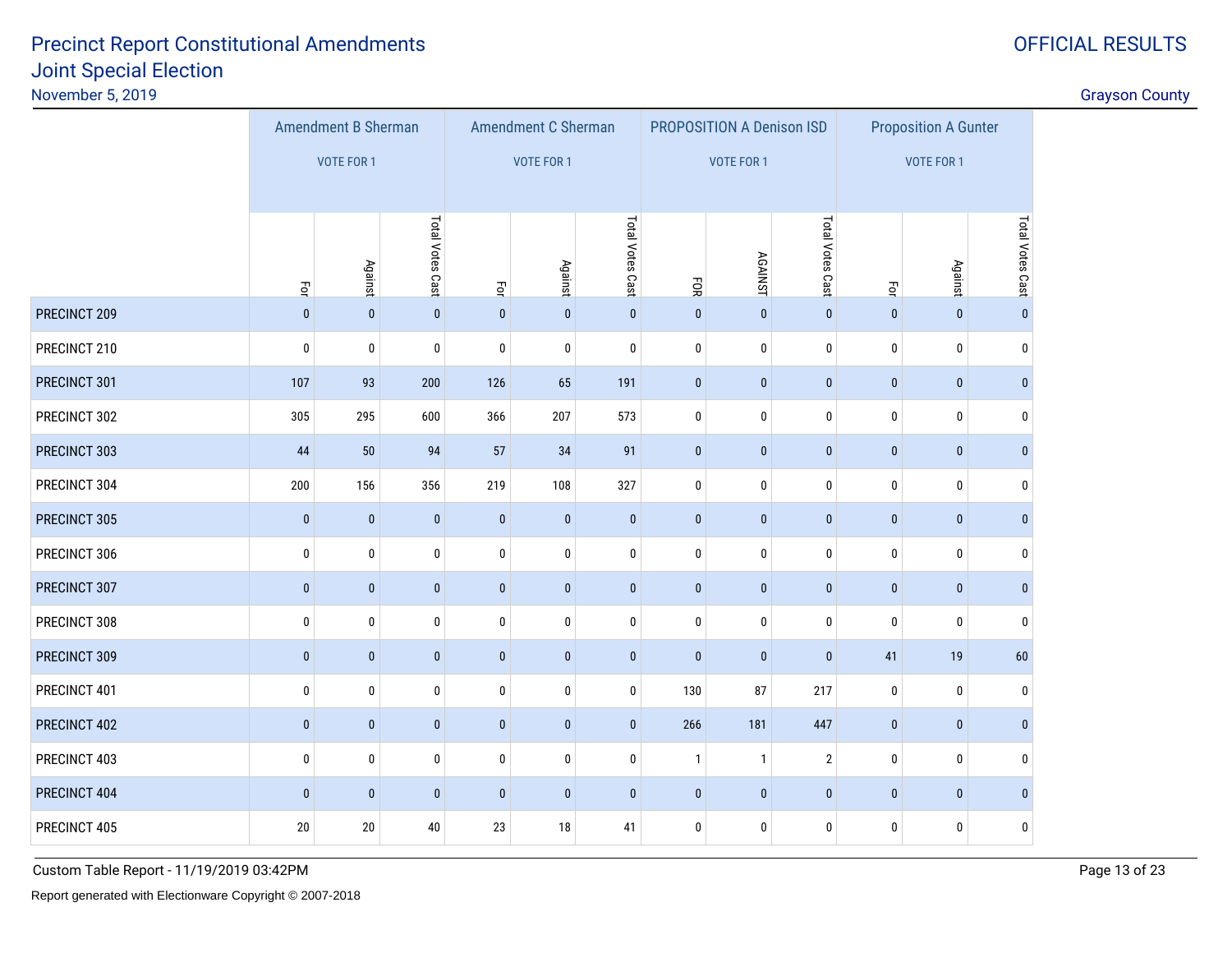|          | Grayson Count |
|----------|---------------|
| A Gunter |               |

|                            |                     |                                  |                             | <b>Grayson County</b> |
|----------------------------|---------------------|----------------------------------|-----------------------------|-----------------------|
| <b>Amendment B Sherman</b> | Amendment C Sherman | <b>PROPOSITION A Denison ISD</b> | <b>Proposition A Gunter</b> |                       |
| VOTE FOR 1                 | VOTE FOR 1          | <b>VOTE FOR 1</b>                | VOTE FOR 1                  |                       |
|                            |                     |                                  |                             |                       |
| o                          | $\circ$             |                                  |                             |                       |

|               | 로            | Against      | Total Votes<br>Cast | Ęa           | <b>Against</b> | Total<br>Votes<br>Cast | ĒОК          | <b>AGAINS</b><br>⊣ | <b>Tota</b><br>Votes<br>Cast | $\vec{\mathsf{S}}$ | <b>Against</b> | o<br>Cast |
|---------------|--------------|--------------|---------------------|--------------|----------------|------------------------|--------------|--------------------|------------------------------|--------------------|----------------|-----------|
| PRECINCT 406  | $\mathbf{0}$ | $\mathbf{0}$ | $\mathbf 0$         | $\mathbf{0}$ | 0              | $\mathbf{0}$           | $\mathbf{0}$ | $\mathbf{0}$       | $\mathbf{0}$                 | $\mathbf{0}$       | $\mathbf{0}$   | $\bf{0}$  |
| PRECINCT 407  | 0            | 0            | 0                   | 0            |                | 0                      | 0            | $\mathbf{0}$       | 0                            |                    | 0              | 0         |
| PRECINCT 408  |              | 4            | 11                  | 8            | 4              | 12                     | 44           | 38 <sup>°</sup>    | 82                           | $\mathbf{0}$       | $\mathbf{0}$   | $\bf{0}$  |
| PRECINCT 409  | 366          | 297          | 663                 | 402          | 214            | 616                    | 0            | $\mathbf{0}$       | 0                            |                    | 0              | 0         |
| <b>Totals</b> | 1,282        | 1,129        | 2,411               | 1,460        | 810            | 2,270                  | 1,658        | 1,380              | 3,038                        | 96                 | 33             | 129       |

# OFFICIAL RESULTS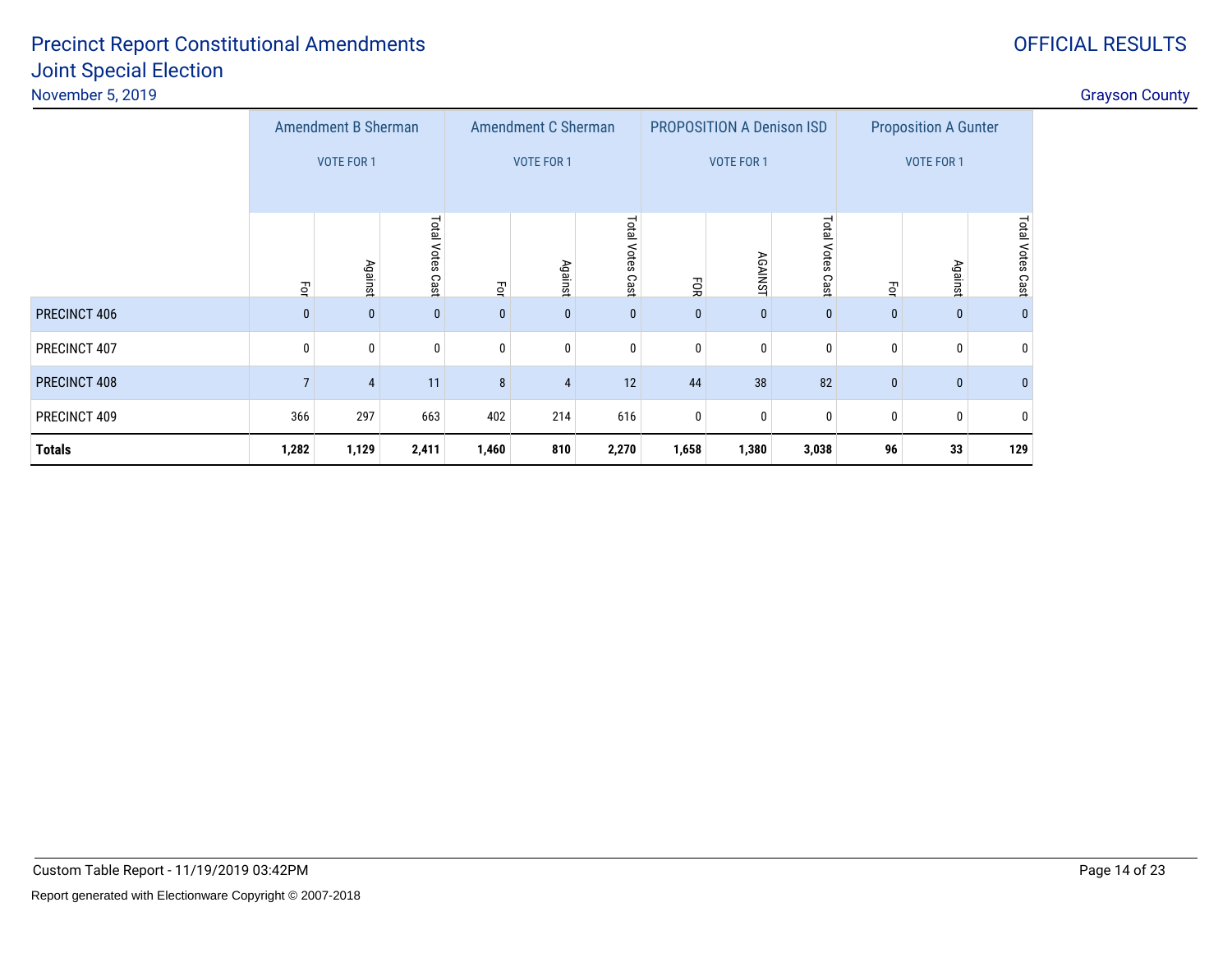OFFICIAL RESULTS

| November 5, 2019 |                                            |                                                 |                  |                                                    |                      |                |                  |                  |                                                                     |                  |                                                                       |              |                  | <b>Grayson County</b> |
|------------------|--------------------------------------------|-------------------------------------------------|------------------|----------------------------------------------------|----------------------|----------------|------------------|------------------|---------------------------------------------------------------------|------------------|-----------------------------------------------------------------------|--------------|------------------|-----------------------|
|                  |                                            | Proposition A Woodbine WSD<br><b>VOTE FOR 1</b> |                  | Director, One Year Term Woodbine WSD<br>VOTE FOR 3 |                      |                |                  |                  | Director, Two Year Term<br><b>Woodbine WSD</b><br><b>VOTE FOR 2</b> |                  | Director, Three Year Term<br><b>Woodbine WSD</b><br><b>VOTE FOR 2</b> |              |                  |                       |
|                  | $\vec{\mathsf{P}}$                         | Against                                         | Total Votes Cast | Vernon Dugger                                      | <b>Richard Hicks</b> | Wray Westbrook | Total Votes Cast | <b>Bob Smith</b> | <b>Kenny Wilson</b>                                                 | Total Votes Cast | <b>Mike Hines</b>                                                     | Mike Compton | Total Votes Cast |                       |
| PRECINCT 101     | $\mathbf{0}$                               | $\pmb{0}$                                       | $\pmb{0}$        | $\pmb{0}$                                          | $\pmb{0}$            | $\mathbf{0}$   | $\pmb{0}$        | $\pmb{0}$        | $\pmb{0}$                                                           | $\pmb{0}$        | $\mathbf{0}$                                                          | $\pmb{0}$    | $\mathbf{0}$     |                       |
| PRECINCT 102     | $\mathbf 0$                                | $\pmb{0}$                                       | $\pmb{0}$        | $\pmb{0}$                                          | $\pmb{0}$            | $\mathbf 0$    | $\pmb{0}$        | $\pmb{0}$        | $\bf{0}$                                                            | $\pmb{0}$        | $\pmb{0}$                                                             | $\pmb{0}$    | $\mathbf{0}$     |                       |
| PRECINCT 103     | $\pmb{0}$                                  | $\pmb{0}$                                       | $\pmb{0}$        | $\pmb{0}$                                          | $\pmb{0}$            | $\pmb{0}$      | $\pmb{0}$        | $\pmb{0}$        | $\bf{0}$                                                            | $\pmb{0}$        | $\pmb{0}$                                                             | $\pmb{0}$    | $\mathbf{0}$     |                       |
| PRECINCT 104     | $\pmb{0}$                                  | $\bf{0}$                                        | $\pmb{0}$        | 0                                                  | $\pmb{0}$            | $\mathbf 0$    | 0                | $\bf{0}$         | $\bf{0}$                                                            | $\mathbf 0$      | $\bf{0}$                                                              | $\mathbf 0$  | $\mathbf{0}$     |                       |
| PRECINCT 105     | $\pmb{0}$                                  | $\pmb{0}$                                       | $\pmb{0}$        | $\pmb{0}$                                          | $\pmb{0}$            | $\pmb{0}$      | $\pmb{0}$        | $\pmb{0}$        | $\pmb{0}$                                                           | $\pmb{0}$        | $\pmb{0}$                                                             | $\pmb{0}$    | $\mathbf{0}$     |                       |
| PRECINCT 106     | $\mathbf 0$                                | 0                                               | $\pmb{0}$        | 0                                                  | $\bf{0}$             | $\mathbf 0$    | 0                | 0                | $\bf{0}$                                                            | $\bf{0}$         | $\bf{0}$                                                              | 0            | $\mathbf{0}$     |                       |
| PRECINCT 107     | $\pmb{0}$                                  | $\pmb{0}$                                       | $\pmb{0}$        | $\pmb{0}$                                          | $\pmb{0}$            | $\mathbf 0$    | $\pmb{0}$        | $\pmb{0}$        | $\pmb{0}$                                                           | $\pmb{0}$        | $\pmb{0}$                                                             | $\pmb{0}$    | $\mathbf{0}$     |                       |
| PRECINCT 108     | $\pmb{0}$                                  | $\pmb{0}$                                       | $\pmb{0}$        | 0                                                  | $\bf{0}$             | $\mathbf 0$    | 0                | $\mathbf 0$      | $\pmb{0}$                                                           | $\pmb{0}$        | $\pmb{0}$                                                             | $\pmb{0}$    | $\mathbf 0$      |                       |
| PRECINCT 201     | $\mathbf{0}$                               | $\pmb{0}$                                       | $\pmb{0}$        | $\pmb{0}$                                          | $\pmb{0}$            | $\mathbf{0}$   | $\bf{0}$         | $\pmb{0}$        | $\pmb{0}$                                                           | $\pmb{0}$        | $\pmb{0}$                                                             | $\pmb{0}$    | $\mathbf{0}$     |                       |
| PRECINCT 202     | $\pmb{0}$                                  | $\bf{0}$                                        | $\pmb{0}$        | $\pmb{0}$                                          | $\bf{0}$             | $\mathbf 0$    | 0                | $\bf{0}$         | $\mathbf 0$                                                         | $\pmb{0}$        | $\bf{0}$                                                              | $\mathbf 0$  | $\mathbf 0$      |                       |
| PRECINCT 203     | $\bf{0}$                                   | $\pmb{0}$                                       | $\pmb{0}$        | $\pmb{0}$                                          | $\pmb{0}$            | $\mathbf{0}$   | $\pmb{0}$        | $\pmb{0}$        | $\pmb{0}$                                                           | $\pmb{0}$        | $\pmb{0}$                                                             | $\pmb{0}$    | $\mathbf{0}$     |                       |
| PRECINCT 204     | $\pmb{0}$                                  | $\bf{0}$                                        | $\pmb{0}$        | $\pmb{0}$                                          | $\bf{0}$             | $\mathbf 0$    | 0                | $\mathbf 0$      | $\pmb{0}$                                                           | $\mathbf 0$      | $\bf{0}$                                                              | $\mathbf 0$  | $\mathbf{0}$     |                       |
| PRECINCT 205     | $\pmb{0}$                                  | $\pmb{0}$                                       | $\pmb{0}$        | $\pmb{0}$                                          | $\pmb{0}$            | $\pmb{0}$      | $\bf{0}$         | $\pmb{0}$        | $\pmb{0}$                                                           | $\pmb{0}$        | $\pmb{0}$                                                             | $\pmb{0}$    | $\mathbf{0}$     |                       |
| PRECINCT 206     | $\bf{0}$                                   | 0                                               | $\pmb{0}$        | $\pmb{0}$                                          | $\pmb{0}$            | 0              | 0                | 0                | $\pmb{0}$                                                           | $\pmb{0}$        | $\pmb{0}$                                                             | $\pmb{0}$    | $\mathbf{0}$     |                       |
| PRECINCT 207     | $\mathbf 0$<br>$\mathbf 0$<br>$\mathbf{0}$ |                                                 |                  | $\mathbf 0$                                        | $\mathbf 0$          | $\mathbf{0}$   | $\bf{0}$         | $\mathbf{0}$     | $\mathbf{0}$                                                        | $\mathbf{0}$     | $\mathbf{0}$                                                          | $\pmb{0}$    | $\mathbf{0}$     |                       |
| PRECINCT 208     | $\pmb{0}$                                  | 0                                               | $\pmb{0}$        | $\pmb{0}$                                          | $\pmb{0}$            | $\mathbf 0$    | 0                | 0                | $\pmb{0}$                                                           | $\pmb{0}$        | $\pmb{0}$                                                             | $\pmb{0}$    | 0                |                       |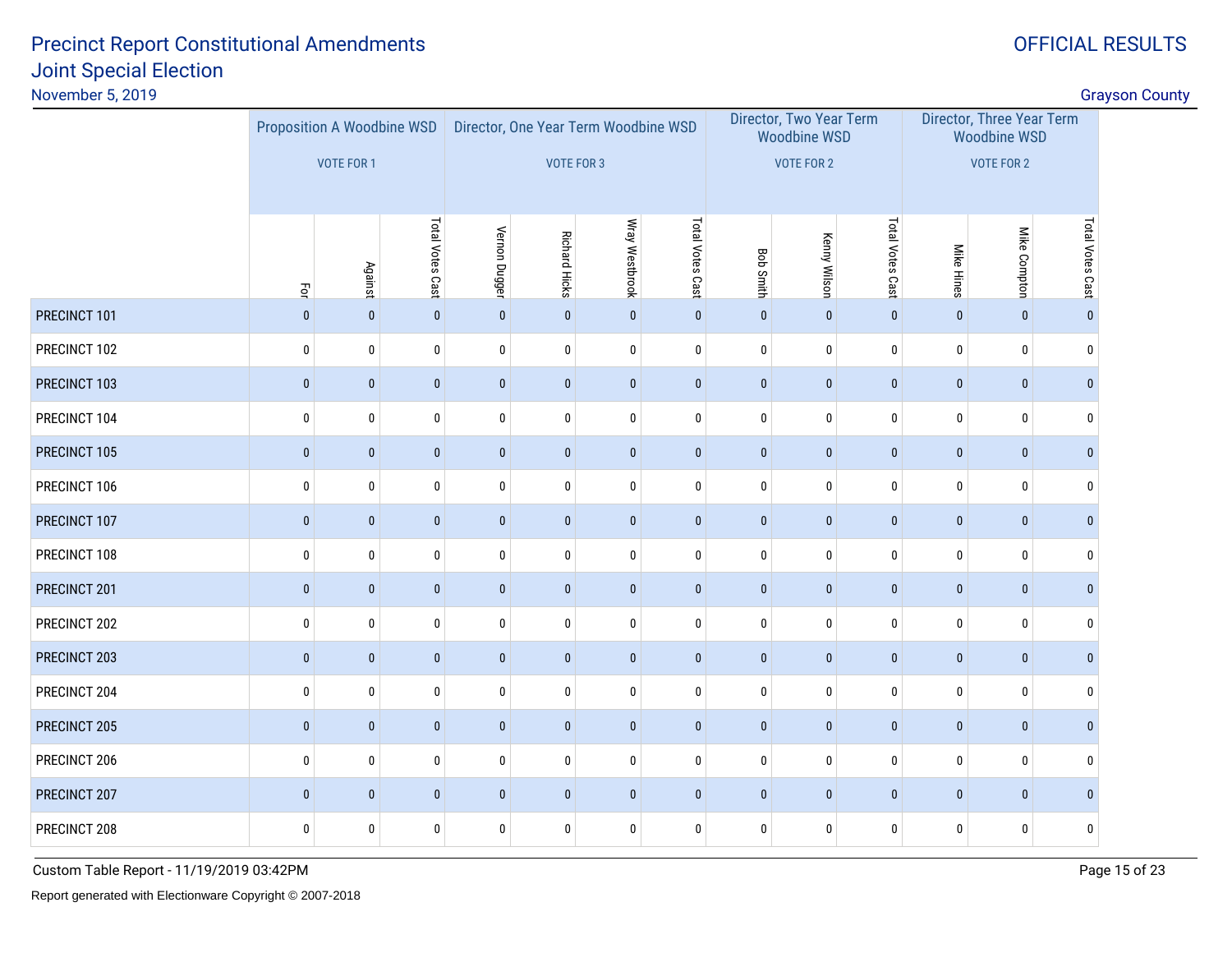OFFICIAL RESULTS

| November 5, 2019 |                                          |                                                 |                  |                                                    |                      |                |                  |                  |                                                                     |                  |                                                                       |              |                  | <b>Grayson County</b> |
|------------------|------------------------------------------|-------------------------------------------------|------------------|----------------------------------------------------|----------------------|----------------|------------------|------------------|---------------------------------------------------------------------|------------------|-----------------------------------------------------------------------|--------------|------------------|-----------------------|
|                  |                                          | Proposition A Woodbine WSD<br><b>VOTE FOR 1</b> |                  | Director, One Year Term Woodbine WSD<br>VOTE FOR 3 |                      |                |                  |                  | Director, Two Year Term<br><b>Woodbine WSD</b><br><b>VOTE FOR 2</b> |                  | Director, Three Year Term<br><b>Woodbine WSD</b><br><b>VOTE FOR 2</b> |              |                  |                       |
|                  | $\vec{\mathsf{P}}$                       | Against                                         | Total Votes Cast | Vernon Dugger                                      | <b>Richard Hicks</b> | Wray Westbrook | Total Votes Cast | <b>Bob Smith</b> | <b>Kenny Wilson</b>                                                 | Total Votes Cast | <b>Mike Hines</b>                                                     | Mike Compton | Total Votes Cast |                       |
| PRECINCT 209     | $\mathbf{0}$                             | $\pmb{0}$                                       | $\pmb{0}$        | $\pmb{0}$                                          | $\mathbf 0$          | $\mathbf{0}$   | $\pmb{0}$        | $\pmb{0}$        | $\pmb{0}$                                                           | $\pmb{0}$        | $\mathbf{0}$                                                          | $\pmb{0}$    | $\mathbf{0}$     |                       |
| PRECINCT 210     | $\mathbf 0$                              | $\pmb{0}$                                       | $\pmb{0}$        | $\pmb{0}$                                          | $\pmb{0}$            | $\mathbf 0$    | $\mathbf 0$      | $\pmb{0}$        | $\bf{0}$                                                            | $\pmb{0}$        | $\pmb{0}$                                                             | $\pmb{0}$    | $\mathbf{0}$     |                       |
| PRECINCT 301     | $\pmb{0}$                                | $\pmb{0}$                                       | $\pmb{0}$        | $\pmb{0}$                                          | $\pmb{0}$            | $\pmb{0}$      | $\pmb{0}$        | $\pmb{0}$        | $\bf{0}$                                                            | $\pmb{0}$        | $\pmb{0}$                                                             | $\pmb{0}$    | $\mathbf{0}$     |                       |
| PRECINCT 302     | $\pmb{0}$                                | $\bf{0}$                                        | $\pmb{0}$        | 0                                                  | $\pmb{0}$            | $\mathbf 0$    | 0                | $\bf{0}$         | $\bf{0}$                                                            | $\mathbf 0$      | $\bf{0}$                                                              | $\mathbf 0$  | $\mathbf{0}$     |                       |
| PRECINCT 303     | $\pmb{0}$                                | $\pmb{0}$                                       | $\pmb{0}$        | $\pmb{0}$                                          | $\pmb{0}$            | $\pmb{0}$      | $\pmb{0}$        | $\pmb{0}$        | $\pmb{0}$                                                           | $\pmb{0}$        | $\pmb{0}$                                                             | $\pmb{0}$    | $\mathbf{0}$     |                       |
| PRECINCT 304     | $\mathbf 0$                              | 0                                               | $\pmb{0}$        | 0                                                  | $\bf{0}$             | $\mathbf 0$    | 0                | 0                | $\bf{0}$                                                            | $\mathbf 0$      | $\bf{0}$                                                              | 0            | $\mathbf{0}$     |                       |
| PRECINCT 305     | $\pmb{0}$                                | $\pmb{0}$                                       | $\pmb{0}$        | $\pmb{0}$                                          | $\pmb{0}$            | $\mathbf 0$    | $\pmb{0}$        | $\pmb{0}$        | $\pmb{0}$                                                           | $\pmb{0}$        | $\pmb{0}$                                                             | $\pmb{0}$    | $\mathbf{0}$     |                       |
| PRECINCT 306     | $\pmb{0}$                                | $\pmb{0}$                                       | $\pmb{0}$        | 0                                                  | $\pmb{0}$            | $\bf{0}$       | 0                | $\bf{0}$         | $\pmb{0}$                                                           | $\pmb{0}$        | $\pmb{0}$                                                             | $\pmb{0}$    | $\mathbf 0$      |                       |
| PRECINCT 307     | $\sqrt{2}$                               | $\pmb{0}$                                       | $\sqrt{2}$       | $\mathbf{1}$                                       | $\mathbf{1}$         | $\overline{2}$ | $\overline{4}$   | $\mathbf{1}$     | $\mathbf{1}$                                                        | $\sqrt{2}$       | $\mathbf{1}$                                                          | $\mathbf{1}$ | $\overline{2}$   |                       |
| PRECINCT 308     | $\pmb{0}$                                | $\bf{0}$                                        | $\pmb{0}$        | $\pmb{0}$                                          | $\bf{0}$             | $\mathbf 0$    | 0                | $\bf{0}$         | $\mathbf 0$                                                         | $\pmb{0}$        | $\bf{0}$                                                              | $\mathbf 0$  | $\mathbf 0$      |                       |
| PRECINCT 309     | $\pmb{0}$                                | $\pmb{0}$                                       | $\pmb{0}$        | $\pmb{0}$                                          | $\pmb{0}$            | $\mathbf{0}$   | $\pmb{0}$        | $\pmb{0}$        | $\pmb{0}$                                                           | $\pmb{0}$        | $\pmb{0}$                                                             | $\pmb{0}$    | $\mathbf{0}$     |                       |
| PRECINCT 401     | $\pmb{0}$                                | $\bf{0}$                                        | $\pmb{0}$        | $\pmb{0}$                                          | $\pmb{0}$            | $\mathbf 0$    | 0                | $\mathbf 0$      | $\pmb{0}$                                                           | $\pmb{0}$        | $\bf{0}$                                                              | $\mathbf 0$  | $\mathbf{0}$     |                       |
| PRECINCT 402     | $\pmb{0}$                                | $\pmb{0}$                                       | $\pmb{0}$        | $\pmb{0}$                                          | $\pmb{0}$            | $\pmb{0}$      | $\bf{0}$         | $\pmb{0}$        | $\pmb{0}$                                                           | $\pmb{0}$        | $\pmb{0}$                                                             | $\pmb{0}$    | $\mathbf{0}$     |                       |
| PRECINCT 403     | $\pmb{0}$                                | 0                                               | $\pmb{0}$        | $\pmb{0}$                                          | $\pmb{0}$            | 0              | 0                | 0                | $\pmb{0}$                                                           | $\pmb{0}$        | $\pmb{0}$                                                             | $\pmb{0}$    | $\mathbf{0}$     |                       |
| PRECINCT 404     | $\mathbf 0$<br>$\pmb{0}$<br>$\mathbf{0}$ |                                                 |                  | $\mathbf 0$                                        | $\mathbf 0$          | $\mathbf{0}$   | $\bf{0}$         | $\mathbf{0}$     | $\mathbf{0}$                                                        | $\mathbf{0}$     | $\mathbf{0}$                                                          | $\pmb{0}$    | $\mathbf{0}$     |                       |
| PRECINCT 405     | $\pmb{0}$                                | 0                                               | $\pmb{0}$        | $\pmb{0}$                                          | $\pmb{0}$            | $\mathbf 0$    | 0                | 0                | $\pmb{0}$                                                           | $\pmb{0}$        | $\pmb{0}$                                                             | $\pmb{0}$    | 0                |                       |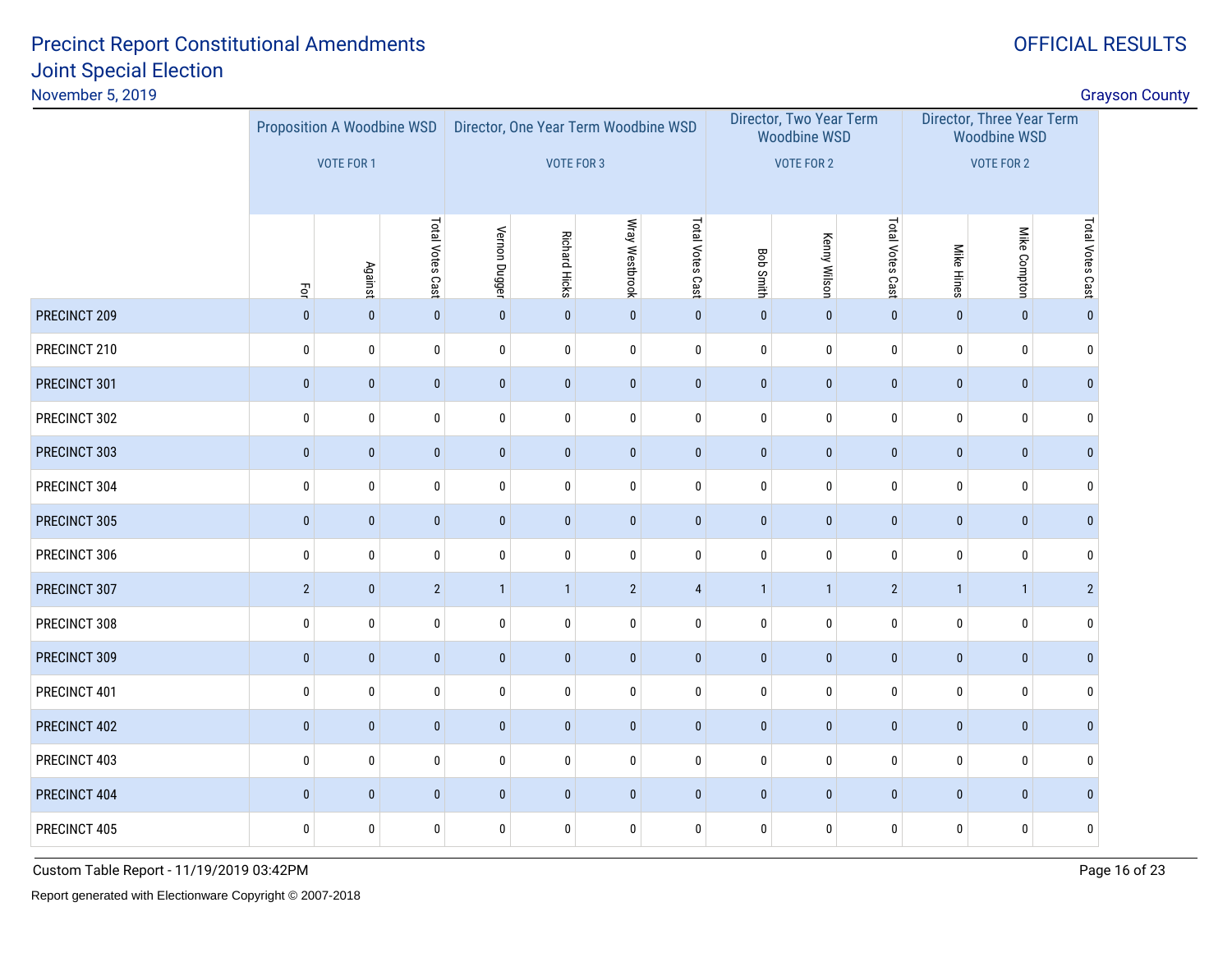PRECINCT 406

PRECINCT 407

PRECINCT 408

PRECINCT 409

**Totals**

| ort Constitutional Amendments i | OFFICIAL RESULTS                                  |
|---------------------------------|---------------------------------------------------|
| <b>Election</b>                 |                                                   |
|                                 | <b>Grayson County</b>                             |
|                                 | ___<br><b>Service Service</b><br>_______<br>_____ |

|     | <b>Proposition A Woodbine WSD</b> |                             |                              |                         | Director, One Year Term Woodbine WSD |                      |                   | Director, Two Year Term<br><b>Woodbine WSD</b> |                               | Director, Three Year Term<br><b>Woodbine WSD</b> |                   |                       |  |  |
|-----|-----------------------------------|-----------------------------|------------------------------|-------------------------|--------------------------------------|----------------------|-------------------|------------------------------------------------|-------------------------------|--------------------------------------------------|-------------------|-----------------------|--|--|
|     | VOTE FOR 1                        |                             |                              |                         | <b>VOTE FOR 3</b>                    |                      |                   | <b>VOTE FOR 2</b>                              |                               |                                                  | <b>VOTE FOR 2</b> |                       |  |  |
| Ęor | <b>Against</b>                    | <b>Lota</b><br>otes<br>Cast | <sup>l</sup> ernon<br>Dugger | Richard<br><b>Hicks</b> | ತಿ<br>Westbrook                      |                      | Bob<br>Smitl<br>ᡱ | Kenny<br>Wilson                                | <b>Total</b><br>Votes<br>Cast | Mike<br>Hine<br>Ö                                | Mike<br>Compton   | Total<br>otes<br>Cast |  |  |
|     |                                   |                             |                              |                         |                                      | Cast<br>$\mathbf{0}$ |                   |                                                |                               |                                                  |                   |                       |  |  |
|     |                                   |                             |                              |                         |                                      |                      |                   |                                                |                               |                                                  |                   |                       |  |  |

8 0 0 0 0 0 0 0 0 0 0 0 0

<sup>0</sup> <sup>0</sup> <sup>0</sup> <sup>0</sup> <sup>0</sup> <sup>0</sup> <sup>0</sup> <sup>0</sup> <sup>0</sup> <sup>0</sup> <sup>0</sup> <sup>0</sup> <sup>0</sup>

**<sup>2</sup> <sup>0</sup> <sup>2</sup> <sup>1</sup> <sup>1</sup> <sup>2</sup> <sup>4</sup> <sup>1</sup> <sup>1</sup> <sup>2</sup> <sup>1</sup> <sup>1</sup> <sup>2</sup>**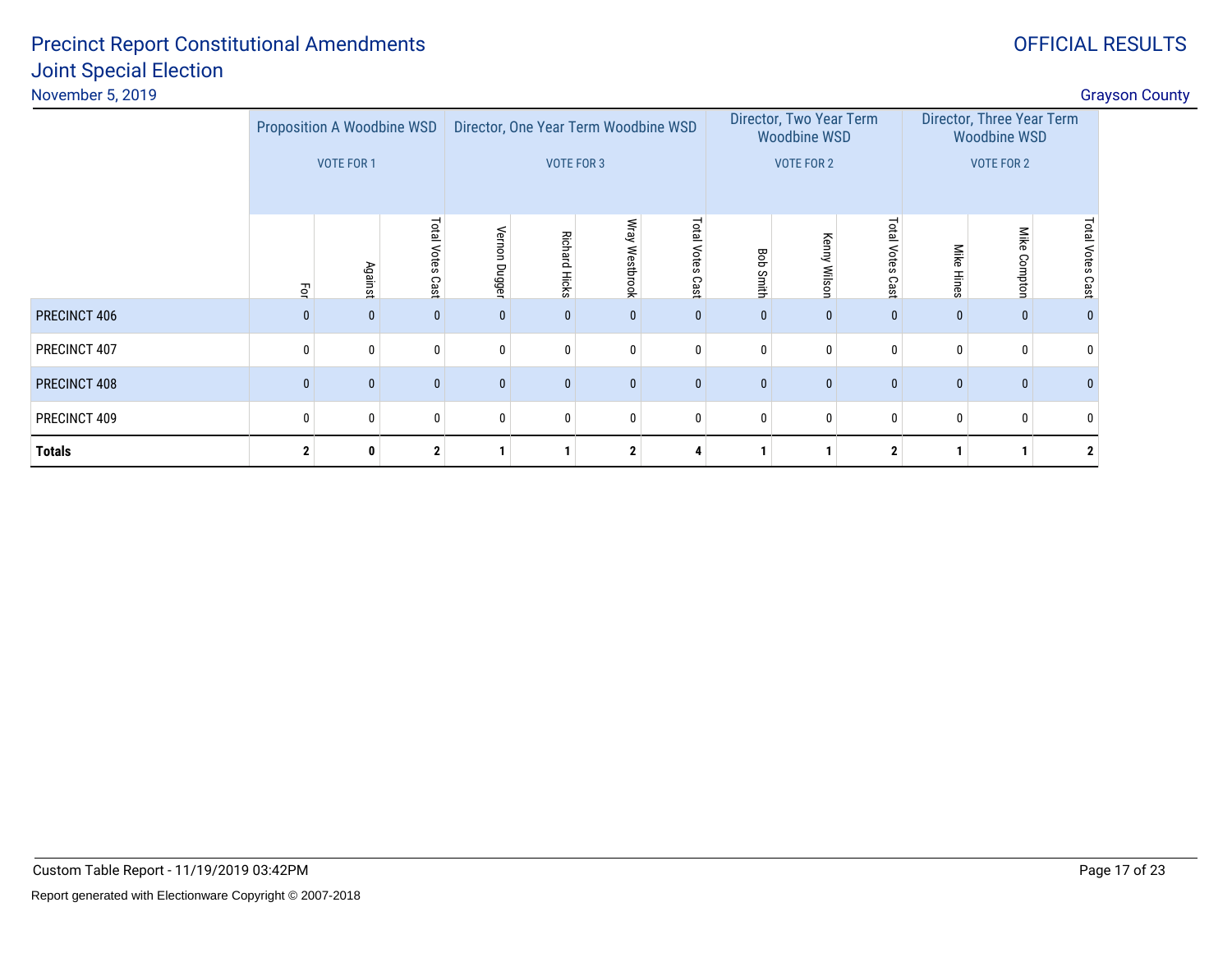# OFFICIAL RESULTS

|              | PROPOSITION A Van Alstyne<br>MUD <sub>1</sub><br>VOTE FOR 1 |              |              |                | <b>PROPOSITION B Van Alstyne</b><br>MUD <sub>1</sub><br><b>VOTE FOR 1</b> |                |                    | PROPOSITION C Van Alstyne<br>MUD <sub>1</sub><br>VOTE FOR 1 |                | PROPOSITION D Van Alstyne<br>MUD <sub>1</sub><br><b>VOTE FOR 1</b> |                  |                |  |
|--------------|-------------------------------------------------------------|--------------|--------------|----------------|---------------------------------------------------------------------------|----------------|--------------------|-------------------------------------------------------------|----------------|--------------------------------------------------------------------|------------------|----------------|--|
|              | Total Votes Cast<br><b>AGAINST</b><br>FOR                   |              | ĒОК          |                | Total Votes Cast<br><b>AGAINST</b>                                        |                | <b>AGAINST</b>     | Total Votes Cast                                            | FOR            | <b>AGAINST</b>                                                     | Total Votes Cast |                |  |
| PRECINCT 101 | $\pmb{0}$                                                   | $\pmb{0}$    | $\pmb{0}$    | $\mathbf{0}$   | $\pmb{0}$                                                                 | $\mathbf 0$    | ĒОR<br>$\mathbf 0$ | $\pmb{0}$                                                   | $\pmb{0}$      | $\pmb{0}$                                                          | $\mathbf{0}$     | $\pmb{0}$      |  |
| PRECINCT 102 | $\bf{0}$                                                    | $\mathbf 0$  | $\mathbf 0$  | $\bf{0}$       | $\bf{0}$                                                                  | $\mathbf 0$    | $\bf{0}$           | $\bf{0}$                                                    | $\mathbf 0$    | 0                                                                  | $\mathbf 0$      | $\mathbf 0$    |  |
| PRECINCT 103 | $\pmb{0}$                                                   | $\mathbf{0}$ | $\pmb{0}$    | $\pmb{0}$      | $\pmb{0}$                                                                 | $\pmb{0}$      | $\pmb{0}$          | $\pmb{0}$                                                   | $\pmb{0}$      | $\pmb{0}$                                                          | $\pmb{0}$        | $\mathbf{0}$   |  |
| PRECINCT 104 | $\pmb{0}$                                                   | $\mathbf 0$  | $\mathbf 0$  | $\pmb{0}$      | $\mathbf 0$                                                               | $\mathbf 0$    | $\mathbf 0$        | $\mathbf 0$                                                 | $\pmb{0}$      | $\mathbf{0}$                                                       | $\mathbf 0$      | $\mathbf{0}$   |  |
| PRECINCT 105 | $\overline{2}$                                              | $\pmb{0}$    | $\sqrt{2}$   | $\overline{2}$ | $\pmb{0}$                                                                 | $\overline{2}$ | $\overline{2}$     | $\pmb{0}$                                                   | $\overline{2}$ | $\overline{2}$                                                     | $\mathbf{0}$     | $\overline{2}$ |  |
| PRECINCT 106 | $\bf{0}$                                                    | $\mathbf 0$  | $\pmb{0}$    | $\pmb{0}$      | $\bf{0}$                                                                  | $\mathbf 0$    | $\mathbf 0$        | 0                                                           | $\pmb{0}$      | 0                                                                  | $\mathbf 0$      | $\mathbf 0$    |  |
| PRECINCT 107 | $\pmb{0}$                                                   | $\mathbf{0}$ | $\pmb{0}$    | $\pmb{0}$      | $\pmb{0}$                                                                 | $\pmb{0}$      | $\pmb{0}$          | $\pmb{0}$                                                   | $\pmb{0}$      | $\pmb{0}$                                                          | $\mathbf{0}$     | $\mathbf{0}$   |  |
| PRECINCT 108 | $\pmb{0}$                                                   | $\mathbf{0}$ | $\mathbf 0$  | $\pmb{0}$      | $\mathbf 0$                                                               | $\mathbf 0$    | $\mathbf 0$        | $\mathbf 0$                                                 | $\pmb{0}$      | $\mathbf{0}$                                                       | $\mathbf{0}$     | $\mathbf{0}$   |  |
| PRECINCT 201 | $\pmb{0}$                                                   | $\pmb{0}$    | $\pmb{0}$    | $\pmb{0}$      | $\pmb{0}$                                                                 | $\mathbf 0$    | $\pmb{0}$          | $\pmb{0}$                                                   | $\pmb{0}$      | $\pmb{0}$                                                          | $\mathbf{0}$     | $\mathbf{0}$   |  |
| PRECINCT 202 | $\pmb{0}$                                                   | $\mathbf 0$  | $\mathbf 0$  | $\pmb{0}$      | $\pmb{0}$                                                                 | $\mathbf 0$    | $\mathbf 0$        | $\pmb{0}$                                                   | $\pmb{0}$      | 0                                                                  | $\mathbf 0$      | $\mathbf 0$    |  |
| PRECINCT 203 | $\pmb{0}$                                                   | $\mathbf{0}$ | $\pmb{0}$    | $\pmb{0}$      | $\pmb{0}$                                                                 | $\mathbf 0$    | $\pmb{0}$          | $\mathbf 0$                                                 | $\pmb{0}$      | $\pmb{0}$                                                          | $\mathbf 0$      | $\mathbf{0}$   |  |
| PRECINCT 204 | $\pmb{0}$                                                   | $\mathbf{0}$ | $\mathbf{0}$ | $\mathbf 0$    | $\pmb{0}$                                                                 | $\mathbf{0}$   | $\pmb{0}$          | 0                                                           | $\bf{0}$       | $\mathbf{0}$                                                       | $\mathbf{0}$     | $\mathbf{0}$   |  |
| PRECINCT 205 | $\pmb{0}$                                                   | $\pmb{0}$    | $\pmb{0}$    | $\pmb{0}$      | $\pmb{0}$                                                                 | $\pmb{0}$      | $\pmb{0}$          | $\pmb{0}$                                                   | $\pmb{0}$      | $\pmb{0}$                                                          | $\mathbf{0}$     | $\mathbf{0}$   |  |
| PRECINCT 206 | $\bf{0}$                                                    | $\mathbf 0$  | $\mathbf 0$  | $\mathbf 0$    | $\bf{0}$                                                                  | $\mathbf 0$    | $\mathbf 0$        | 0                                                           | $\mathbf 0$    | 0                                                                  | $\mathbf 0$      | $\mathbf 0$    |  |
| PRECINCT 207 | $\pmb{0}$                                                   | $\mathbf{0}$ | $\pmb{0}$    | $\pmb{0}$      | $\pmb{0}$                                                                 | $\mathbf 0$    | $\pmb{0}$          | $\mathbf 0$                                                 | $\pmb{0}$      | $\mathbf{0}$                                                       | $\pmb{0}$        | $\mathbf{0}$   |  |
| PRECINCT 208 | $\pmb{0}$                                                   | $\bf{0}$     | $\pmb{0}$    | $\pmb{0}$      | $\pmb{0}$                                                                 | 0              | $\pmb{0}$          | 0                                                           | $\pmb{0}$      | 0                                                                  | 0                | 0              |  |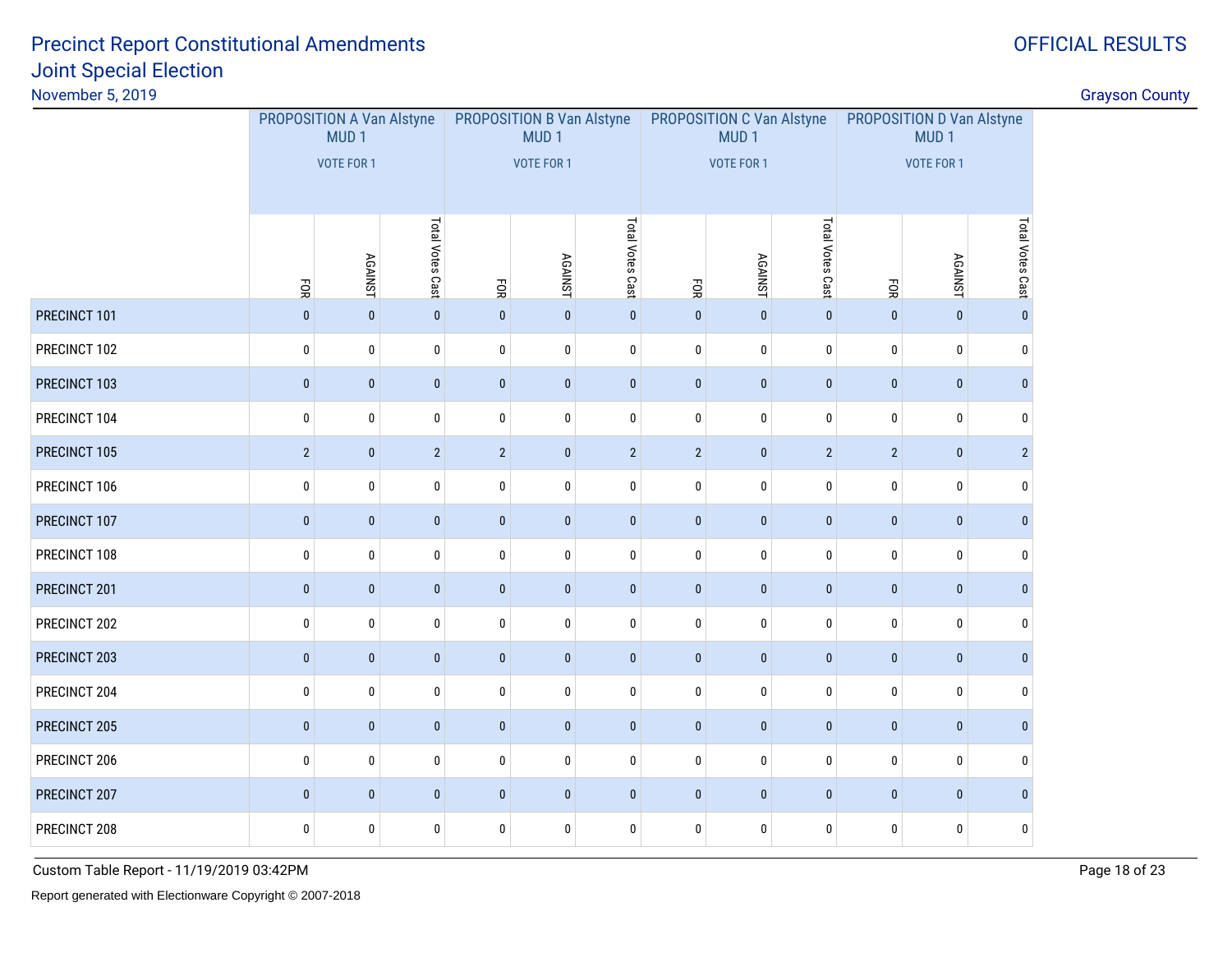# OFFICIAL RESULTS

|              | PROPOSITION A Van Alstyne<br>MUD <sub>1</sub><br>VOTE FOR 1 |              |              |              | <b>PROPOSITION B Van Alstyne</b><br>MUD <sub>1</sub><br><b>VOTE FOR 1</b> |              |                    | <b>PROPOSITION C Van Alstyne</b><br>MUD <sub>1</sub><br><b>VOTE FOR 1</b> |             | PROPOSITION D Van Alstyne<br>MUD <sub>1</sub><br><b>VOTE FOR 1</b> |                  |              |  |
|--------------|-------------------------------------------------------------|--------------|--------------|--------------|---------------------------------------------------------------------------|--------------|--------------------|---------------------------------------------------------------------------|-------------|--------------------------------------------------------------------|------------------|--------------|--|
|              | Total Votes Cast<br><b>AGAINST</b><br>ĒОК                   |              | ĒОК          |              | Total Votes Cast<br><b>AGAINST</b>                                        |              | <b>AGAINST</b>     | Total Votes Cast                                                          | FOR         | <b>AGAINST</b>                                                     | Total Votes Cast |              |  |
| PRECINCT 209 | $\pmb{0}$                                                   | $\pmb{0}$    | $\pmb{0}$    | $\mathbf{0}$ | $\pmb{0}$                                                                 | $\mathbf 0$  | ĒОR<br>$\mathbf 0$ | $\pmb{0}$                                                                 | $\pmb{0}$   | $\pmb{0}$                                                          | $\mathbf{0}$     | $\pmb{0}$    |  |
| PRECINCT 210 | $\bf{0}$                                                    | $\mathbf 0$  | $\mathbf 0$  | $\pmb{0}$    | $\bf{0}$                                                                  | $\mathbf 0$  | $\bf{0}$           | $\bf{0}$                                                                  | $\mathbf 0$ | 0                                                                  | $\mathbf 0$      | $\mathbf 0$  |  |
| PRECINCT 301 | $\pmb{0}$                                                   | $\mathbf{0}$ | $\pmb{0}$    | $\pmb{0}$    | $\pmb{0}$                                                                 | $\pmb{0}$    | $\pmb{0}$          | $\pmb{0}$                                                                 | $\pmb{0}$   | $\pmb{0}$                                                          | $\mathbf{0}$     | $\mathbf{0}$ |  |
| PRECINCT 302 | $\pmb{0}$                                                   | $\mathbf 0$  | $\mathbf 0$  | $\pmb{0}$    | $\mathbf 0$                                                               | $\mathbf 0$  | $\mathbf 0$        | $\mathbf 0$                                                               | $\pmb{0}$   | $\mathbf{0}$                                                       | $\mathbf 0$      | $\mathbf{0}$ |  |
| PRECINCT 303 | $\pmb{0}$                                                   | $\pmb{0}$    | $\pmb{0}$    | $\pmb{0}$    | $\pmb{0}$                                                                 | $\mathbf 0$  | $\pmb{0}$          | $\pmb{0}$                                                                 | $\pmb{0}$   | $\pmb{0}$                                                          | $\mathbf{0}$     | $\mathbf{0}$ |  |
| PRECINCT 304 | $\bf{0}$                                                    | $\mathbf 0$  | $\mathbf 0$  | $\pmb{0}$    | $\bf{0}$                                                                  | $\mathbf 0$  | $\mathbf 0$        | 0                                                                         | $\pmb{0}$   | 0                                                                  | $\mathbf 0$      | $\mathbf 0$  |  |
| PRECINCT 305 | $\pmb{0}$                                                   | $\bf{0}$     | $\pmb{0}$    | $\pmb{0}$    | $\pmb{0}$                                                                 | $\pmb{0}$    | $\pmb{0}$          | $\pmb{0}$                                                                 | $\pmb{0}$   | $\pmb{0}$                                                          | $\mathbf{0}$     | $\mathbf 0$  |  |
| PRECINCT 306 | $\pmb{0}$                                                   | $\mathbf{0}$ | $\mathbf 0$  | $\pmb{0}$    | $\mathbf 0$                                                               | $\mathbf 0$  | $\mathbf 0$        | $\mathbf 0$                                                               | $\pmb{0}$   | $\mathbf{0}$                                                       | $\mathbf{0}$     | $\mathbf{0}$ |  |
| PRECINCT 307 | $\pmb{0}$                                                   | $\pmb{0}$    | $\pmb{0}$    | $\pmb{0}$    | $\pmb{0}$                                                                 | $\mathbf 0$  | $\pmb{0}$          | $\pmb{0}$                                                                 | $\pmb{0}$   | $\pmb{0}$                                                          | $\mathbf{0}$     | $\mathbf{0}$ |  |
| PRECINCT 308 | $\bf{0}$                                                    | $\mathbf 0$  | $\mathbf 0$  | $\pmb{0}$    | $\pmb{0}$                                                                 | $\mathbf 0$  | $\mathbf 0$        | $\pmb{0}$                                                                 | $\pmb{0}$   | 0                                                                  | $\mathbf 0$      | $\mathbf 0$  |  |
| PRECINCT 309 | $\pmb{0}$                                                   | $\mathbf{0}$ | $\pmb{0}$    | $\pmb{0}$    | $\pmb{0}$                                                                 | $\mathbf 0$  | $\pmb{0}$          | $\mathbf 0$                                                               | $\pmb{0}$   | $\mathbf{0}$                                                       | $\mathbf{0}$     | $\mathbf{0}$ |  |
| PRECINCT 401 | $\pmb{0}$                                                   | $\mathbf{0}$ | $\mathbf{0}$ | $\mathbf 0$  | $\pmb{0}$                                                                 | $\mathbf{0}$ | $\pmb{0}$          | 0                                                                         | $\bf{0}$    | $\mathbf{0}$                                                       | $\mathbf{0}$     | $\mathbf{0}$ |  |
| PRECINCT 402 | $\pmb{0}$                                                   | $\pmb{0}$    | $\pmb{0}$    | $\pmb{0}$    | $\pmb{0}$                                                                 | $\pmb{0}$    | $\pmb{0}$          | $\pmb{0}$                                                                 | $\pmb{0}$   | $\pmb{0}$                                                          | $\mathbf{0}$     | $\mathbf{0}$ |  |
| PRECINCT 403 | $\bf{0}$                                                    | $\mathbf 0$  | $\mathbf 0$  | $\mathbf 0$  | $\bf{0}$                                                                  | $\mathbf 0$  | $\pmb{0}$          | 0                                                                         | $\mathbf 0$ | 0                                                                  | $\mathbf 0$      | $\mathbf 0$  |  |
| PRECINCT 404 | $\pmb{0}$                                                   | $\mathbf{0}$ | $\pmb{0}$    | $\pmb{0}$    | $\pmb{0}$                                                                 | $\mathbf 0$  | $\pmb{0}$          | $\mathbf 0$                                                               | $\pmb{0}$   | $\mathbf{0}$                                                       | $\pmb{0}$        | $\mathbf{0}$ |  |
| PRECINCT 405 | $\pmb{0}$                                                   | $\bf{0}$     | $\pmb{0}$    | $\pmb{0}$    | $\pmb{0}$                                                                 | 0            | $\pmb{0}$          | 0                                                                         | $\pmb{0}$   | 0                                                                  | 0                | 0            |  |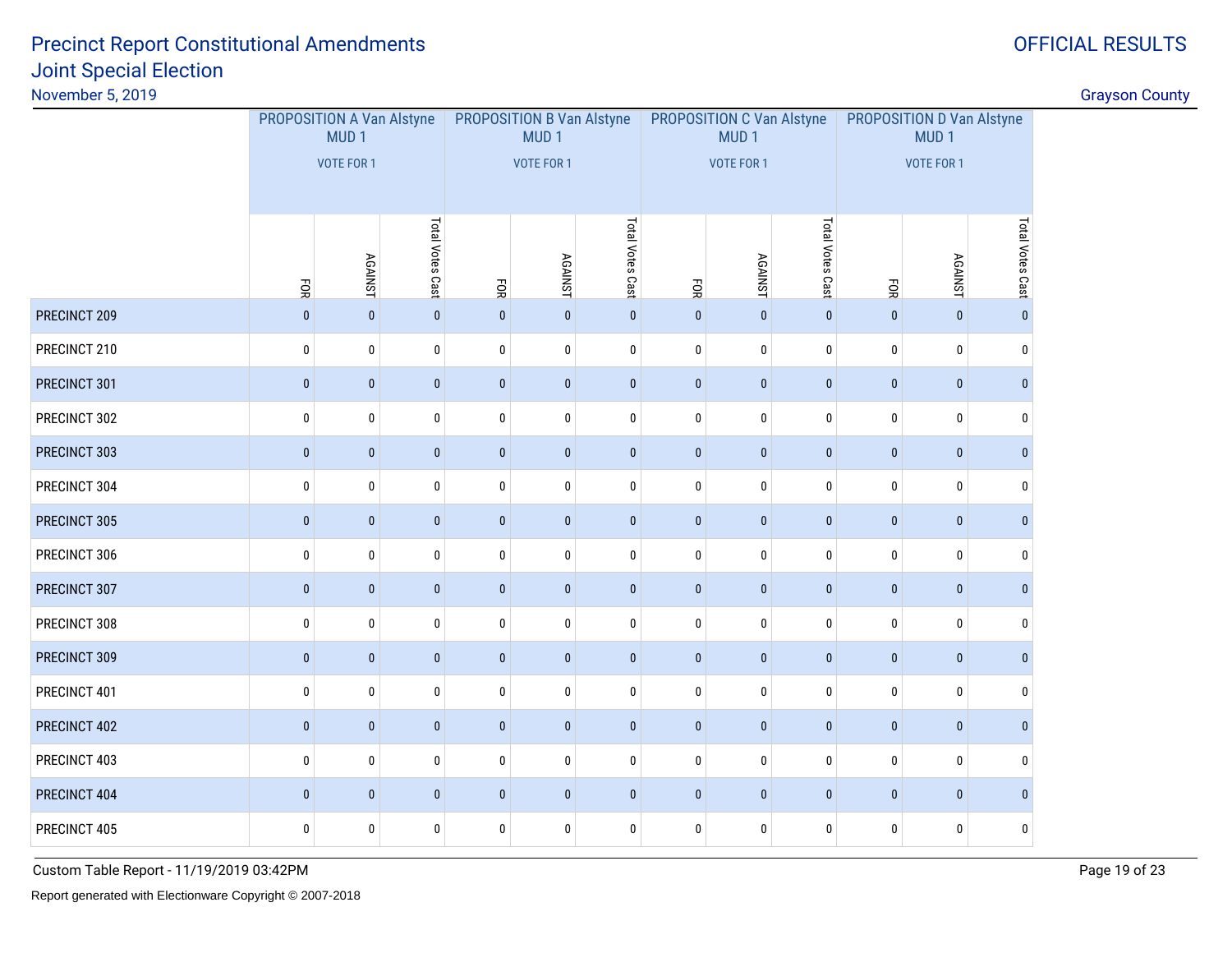|               | PROPOSITION A Van Alstyne<br>MUD <sub>1</sub><br><b>VOTE FOR 1</b> |                   |              |                                  | <b>PROPOSITION B Van Alstyne</b><br>MUD <sub>1</sub><br><b>VOTE FOR 1</b> |              |                | <b>PROPOSITION C Van Alstyne</b><br>MUD <sub>1</sub><br><b>VOTE FOR 1</b> |              | <b>PROPOSITION D Van Alstyne</b><br>MUD <sub>1</sub><br><b>VOTE FOR 1</b> |                     |              |  |
|---------------|--------------------------------------------------------------------|-------------------|--------------|----------------------------------|---------------------------------------------------------------------------|--------------|----------------|---------------------------------------------------------------------------|--------------|---------------------------------------------------------------------------|---------------------|--------------|--|
|               | Total<br>Votes<br><b>AGAINST</b><br>Cast<br>g                      |                   | EOR          | <b>AGAINST</b>                   | Total Votes Cast                                                          | ŠЯ           | <b>AGAINST</b> | Total Votes Cast                                                          | FOR          | <b>AGAINST</b>                                                            | Total Votes<br>Cast |              |  |
| PRECINCT 406  | $\mathbf{0}$                                                       | $\mathbf{0}$      | $\mathbf{0}$ | $\bf{0}$                         | 0                                                                         | $\mathbf{0}$ | $\mathbf{0}$   | $\mathbf{0}$                                                              | $\mathbf{0}$ | $\mathbf{0}$                                                              | $\mathbf{0}$        | n            |  |
| PRECINCT 407  | $\mathbf{0}$                                                       | 0                 | $\mathbf{0}$ | 0                                | $\mathbf 0$                                                               | 0            | $\mathbf{0}$   | $\mathbf 0$                                                               | $\mathbf{0}$ | 0                                                                         | $\mathbf 0$         |              |  |
| PRECINCT 408  | $\mathbf{0}$                                                       | $\mathbf{0}$      | $\mathbf{0}$ | $\mathbf{0}$                     | $\mathbf{0}$                                                              | $\mathbf{0}$ | $\mathbf{0}$   | $\mathbf{0}$                                                              | $\mathbf{0}$ | $\mathbf{0}$                                                              | $\mathbf{0}$        |              |  |
| PRECINCT 409  | 0                                                                  | 0<br>$\mathbf{0}$ |              | 0                                | $\mathbf 0$                                                               | 0            | $\mathbf{0}$   | 0                                                                         | 0            | 0                                                                         | 0                   |              |  |
| <b>Totals</b> | $\mathbf 2$<br>0                                                   |                   |              | $\mathbf 2$<br>$\mathbf{2}$<br>0 |                                                                           |              | $\mathbf{2}$   | 0                                                                         | $\mathbf 2$  | $\mathbf{2}$                                                              | 0                   | $\mathbf{2}$ |  |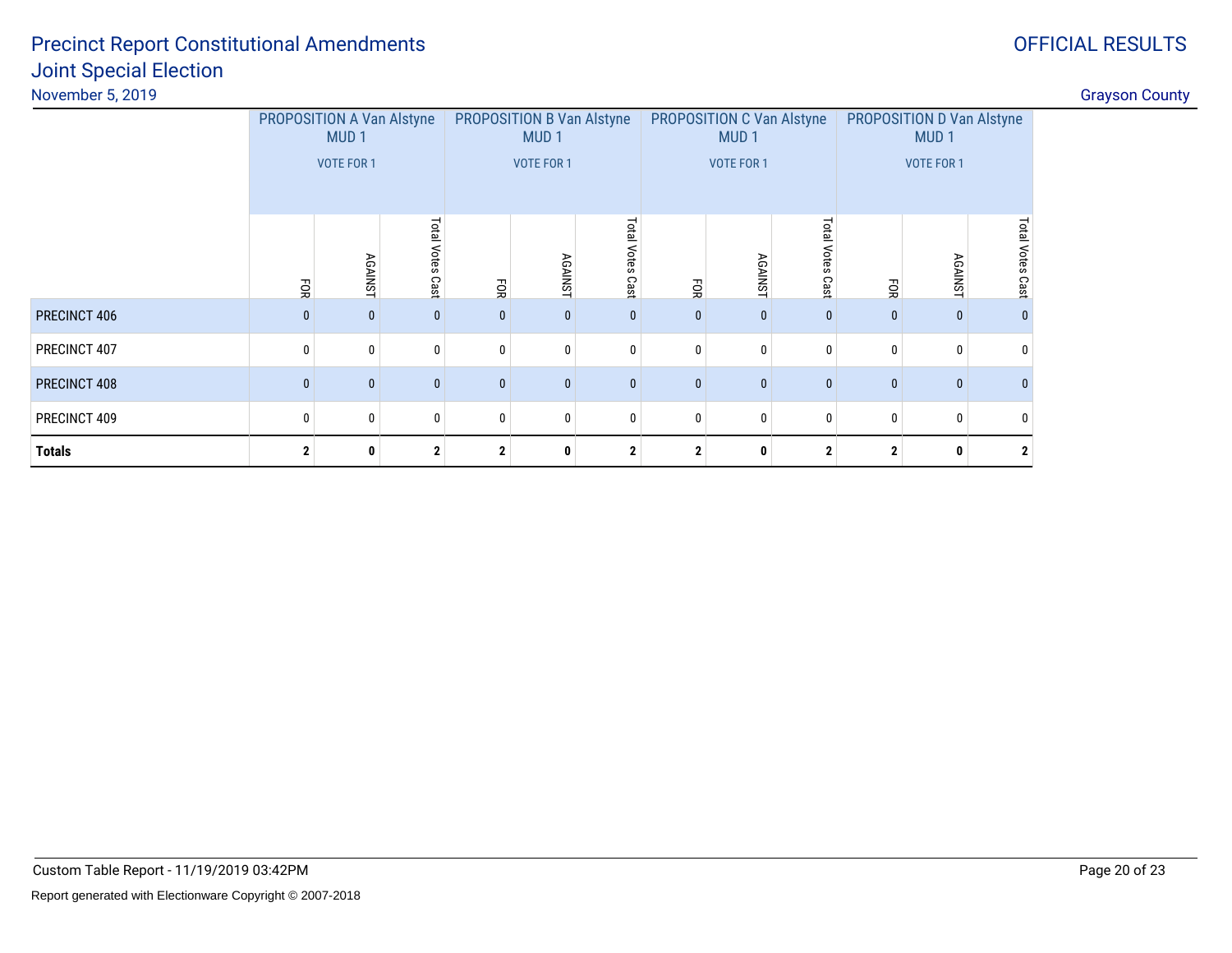# Joint Special ElectionPrecinct Report Constitutional Amendments

November 5, 2019

gradient in the control of the control of the control of the control of the control of the control of the control of the control of the control of the control of the control of the control of the control of the control of

|              | PROPOSITION E Van Alstyne<br>MUD <sub>1</sub> |                   |                  |                | PROPOSITION F Van Alstyne<br>MUD <sub>1</sub> |                  | <b>DIRECTORS Van Alstyne MUD 1</b> |                |                   |               |                |                  |  |
|--------------|-----------------------------------------------|-------------------|------------------|----------------|-----------------------------------------------|------------------|------------------------------------|----------------|-------------------|---------------|----------------|------------------|--|
|              |                                               | <b>VOTE FOR 1</b> |                  |                | <b>VOTE FOR 1</b>                             |                  |                                    |                | <b>VOTE FOR 5</b> |               |                |                  |  |
|              | EOК                                           | <b>AGAINST</b>    | Total Votes Cast | FOR            | <b>AGAINST</b>                                | Total Votes Cast | <b>Bill Senkel</b>                 | Ryan Patterson | Scott Spurr       | Robert Zimmer | Clay Grasso    | Total Votes Cast |  |
| PRECINCT 101 | $\mathbf{0}$                                  | $\pmb{0}$         | $\pmb{0}$        | $\pmb{0}$      | $\pmb{0}$                                     | $\pmb{0}$        | $\pmb{0}$                          | $\pmb{0}$      | $\pmb{0}$         | $\pmb{0}$     | $\mathbf{0}$   | $\mathbf 0$      |  |
| PRECINCT 102 | $\pmb{0}$                                     | 0                 | $\pmb{0}$        | 0              | 0                                             | $\mathbf 0$      | $\mathbf 0$                        | 0              | $\bf{0}$          | $\mathbf 0$   | $\mathbf 0$    | 0                |  |
| PRECINCT 103 | $\pmb{0}$                                     | $\pmb{0}$         | $\pmb{0}$        | $\pmb{0}$      | $\pmb{0}$                                     | $\pmb{0}$        | $\pmb{0}$                          | $\pmb{0}$      | $\pmb{0}$         | $\pmb{0}$     | $\pmb{0}$      | $\pmb{0}$        |  |
| PRECINCT 104 | 0                                             | 0                 | $\bf{0}$         | 0              | 0                                             | $\pmb{0}$        | $\mathbf 0$                        | 0              | $\pmb{0}$         | 0             | $\mathbf 0$    | 0                |  |
| PRECINCT 105 | $\overline{2}$                                | $\pmb{0}$         | $\overline{2}$   | $\overline{2}$ | $\pmb{0}$                                     | $\overline{2}$   | $\overline{2}$                     | $\overline{2}$ | $\overline{2}$    | $\mathbf{1}$  | $\overline{2}$ | $\boldsymbol{9}$ |  |
| PRECINCT 106 | $\bf{0}$                                      | 0                 | $\pmb{0}$        | 0              | 0                                             | $\pmb{0}$        | $\mathbf 0$                        | 0              | $\pmb{0}$         | $\mathbf 0$   | $\mathbf 0$    | $\mathbf{0}$     |  |
| PRECINCT 107 | $\mathbf 0$                                   | $\pmb{0}$         | $\pmb{0}$        | $\pmb{0}$      | $\pmb{0}$                                     | $\pmb{0}$        | $\pmb{0}$                          | $\pmb{0}$      | $\pmb{0}$         | $\pmb{0}$     | $\pmb{0}$      | $\pmb{0}$        |  |
| PRECINCT 108 | $\pmb{0}$                                     | 0                 | $\pmb{0}$        | 0              | 0                                             | $\pmb{0}$        | $\bf{0}$                           | 0              | $\pmb{0}$         | 0             | $\mathbf 0$    | 0                |  |
| PRECINCT 201 | $\pmb{0}$                                     | $\pmb{0}$         | $\pmb{0}$        | $\pmb{0}$      | $\pmb{0}$                                     | $\pmb{0}$        | $\mathbf{0}$                       | $\pmb{0}$      | $\pmb{0}$         | $\pmb{0}$     | $\pmb{0}$      | $\pmb{0}$        |  |
| PRECINCT 202 | $\pmb{0}$                                     | 0                 | $\pmb{0}$        | 0              | 0                                             | $\pmb{0}$        | 0                                  | $\pmb{0}$      | $\pmb{0}$         | 0             | 0              | 0                |  |
| PRECINCT 203 | $\pmb{0}$                                     | $\pmb{0}$         | $\pmb{0}$        | $\pmb{0}$      | $\pmb{0}$                                     | $\pmb{0}$        | $\pmb{0}$                          | $\pmb{0}$      | $\pmb{0}$         | $\pmb{0}$     | $\mathbf{0}$   | $\pmb{0}$        |  |
| PRECINCT 204 | $\pmb{0}$                                     | 0                 | $\pmb{0}$        | 0              | 0                                             | $\pmb{0}$        | $\bf{0}$                           | $\pmb{0}$      | $\pmb{0}$         | $\bf{0}$      | $\mathbf 0$    | 0                |  |
| PRECINCT 205 | $\pmb{0}$                                     | $\pmb{0}$         | $\pmb{0}$        | $\pmb{0}$      | $\pmb{0}$                                     | $\pmb{0}$        | $\mathbf{0}$                       | $\pmb{0}$      | $\pmb{0}$         | $\pmb{0}$     | $\pmb{0}$      | $\mathbf{0}$     |  |
| PRECINCT 206 | $\pmb{0}$                                     | 0                 | $\pmb{0}$        | 0              | 0                                             | $\pmb{0}$        | $\bf{0}$                           | $\pmb{0}$      | $\pmb{0}$         | $\bf{0}$      | $\pmb{0}$      | $\bf{0}$         |  |
| PRECINCT 207 | $\pmb{0}$                                     | $\pmb{0}$         | $\pmb{0}$        | $\pmb{0}$      | $\pmb{0}$                                     | $\pmb{0}$        | $\mathbf{0}$                       | $\pmb{0}$      | $\pmb{0}$         | $\pmb{0}$     | $\pmb{0}$      | $\mathbf{0}$     |  |
| PRECINCT 208 | $\pmb{0}$                                     | $\pmb{0}$         | $\pmb{0}$        | 0              | 0                                             | $\pmb{0}$        | 0                                  | $\pmb{0}$      | $\pmb{0}$         | 0             | 0              | $\pmb{0}$        |  |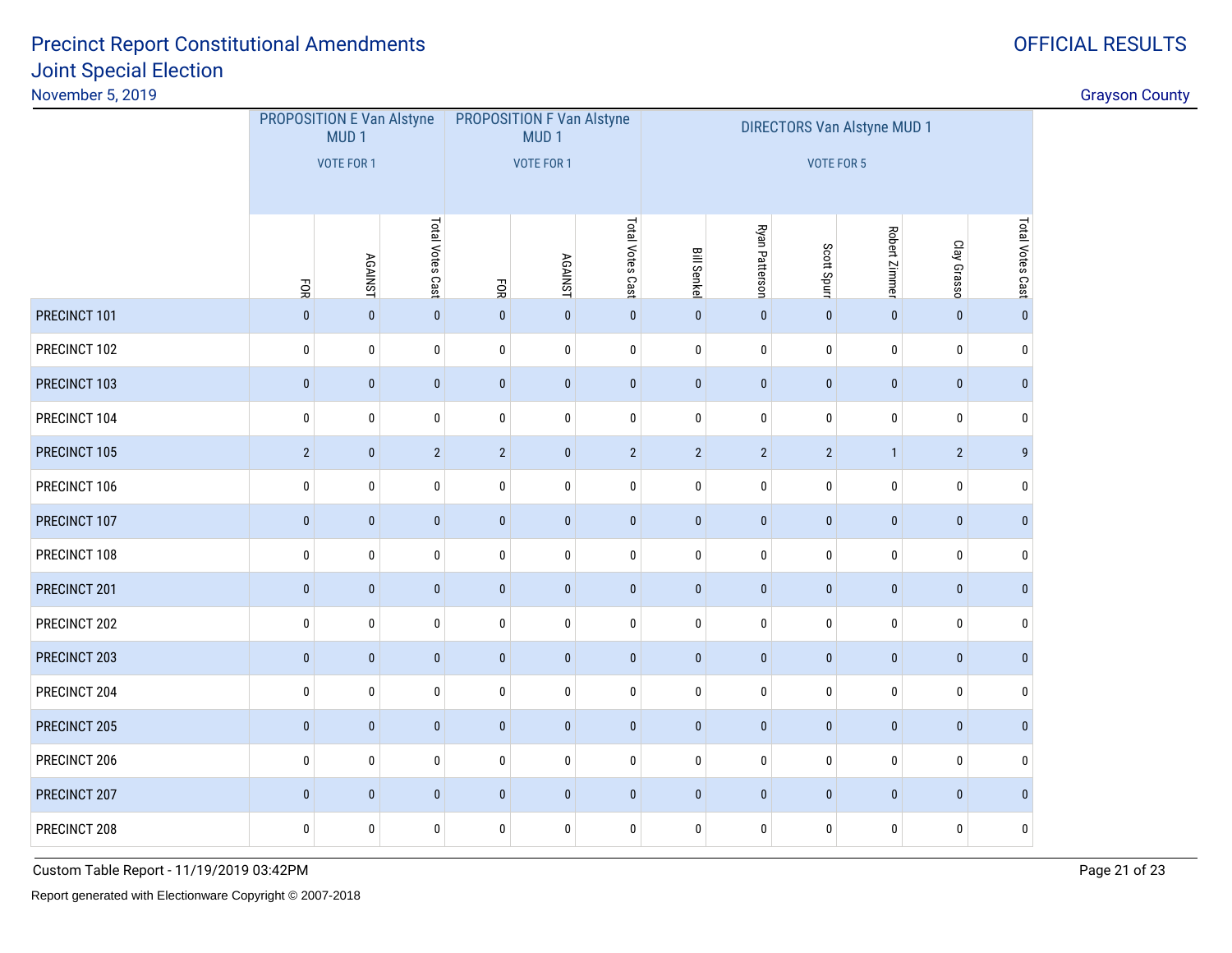November 5, 2019

|              | PROPOSITION E Van Alstyne<br>MUD <sub>1</sub><br><b>VOTE FOR 1</b> |                |                  |                   | <b>PROPOSITION F Van Alstyne</b><br>MUD <sub>1</sub> |                  | <b>DIRECTORS Van Alstyne MUD 1</b> |                |             |               |              |                  |
|--------------|--------------------------------------------------------------------|----------------|------------------|-------------------|------------------------------------------------------|------------------|------------------------------------|----------------|-------------|---------------|--------------|------------------|
|              |                                                                    |                |                  | <b>VOTE FOR 1</b> |                                                      |                  | VOTE FOR 5                         |                |             |               |              |                  |
|              |                                                                    |                |                  |                   |                                                      |                  |                                    |                |             |               |              |                  |
|              | EOR                                                                | <b>AGAINST</b> | Total Votes Cast | FOR               | <b>AGAINST</b>                                       | Total Votes Cast | <b>Bill Senkel</b>                 | Ryan Patterson | Scott Spurr | Robert Zimmer | Clay Grasso  | Total Votes Cast |
| PRECINCT 209 | $\bf{0}$                                                           | $\pmb{0}$      | $\pmb{0}$        | $\pmb{0}$         | $\pmb{0}$                                            | $\pmb{0}$        | $\pmb{0}$                          | $\pmb{0}$      | $\pmb{0}$   | $\mathbf 0$   | $\pmb{0}$    | $\pmb{0}$        |
| PRECINCT 210 | $\pmb{0}$                                                          | 0              | $\pmb{0}$        | $\pmb{0}$         | $\pmb{0}$                                            | $\pmb{0}$        | $\pmb{0}$                          | $\bf{0}$       | $\pmb{0}$   | $\mathbf 0$   | $\bf{0}$     | $\pmb{0}$        |
| PRECINCT 301 | $\pmb{0}$                                                          | $\pmb{0}$      | $\pmb{0}$        | $\mathbf{0}$      | $\mathbf{0}$                                         | $\pmb{0}$        | $\pmb{0}$                          | $\pmb{0}$      | $\pmb{0}$   | $\mathbf{0}$  | $\pmb{0}$    | $\pmb{0}$        |
| PRECINCT 302 | $\pmb{0}$                                                          | $\pmb{0}$      | $\pmb{0}$        | $\mathbf 0$       | $\mathbf 0$                                          | $\pmb{0}$        | $\mathbf 0$                        | $\pmb{0}$      | $\mathbf 0$ | $\mathbf 0$   | $\mathbf 0$  | $\mathbf 0$      |
| PRECINCT 303 | $\pmb{0}$                                                          | $\pmb{0}$      | $\pmb{0}$        | $\pmb{0}$         | $\pmb{0}$                                            | $\pmb{0}$        | $\pmb{0}$                          | $\pmb{0}$      | $\pmb{0}$   | $\pmb{0}$     | $\pmb{0}$    | $\pmb{0}$        |
| PRECINCT 304 | $\pmb{0}$                                                          | $\pmb{0}$      | $\pmb{0}$        | $\mathbf 0$       | $\mathbf 0$                                          | $\pmb{0}$        | $\pmb{0}$                          | $\pmb{0}$      | $\mathbf 0$ | $\mathbf 0$   | $\mathbf 0$  | $\mathbf 0$      |
| PRECINCT 305 | $\pmb{0}$                                                          | $\pmb{0}$      | $\pmb{0}$        | $\pmb{0}$         | $\pmb{0}$                                            | $\pmb{0}$        | $\pmb{0}$                          | $\pmb{0}$      | $\pmb{0}$   | $\pmb{0}$     | $\pmb{0}$    | $\pmb{0}$        |
| PRECINCT 306 | $\bf{0}$                                                           | 0              | $\bf{0}$         | 0                 | $\mathbf 0$                                          | $\pmb{0}$        | 0                                  | $\bf{0}$       | $\pmb{0}$   | $\mathbf 0$   | $\mathbf 0$  | $\mathbf 0$      |
| PRECINCT 307 | $\pmb{0}$                                                          | $\pmb{0}$      | $\pmb{0}$        | $\pmb{0}$         | $\pmb{0}$                                            | $\pmb{0}$        | $\pmb{0}$                          | $\pmb{0}$      | $\pmb{0}$   | $\mathbf 0$   | $\mathbf{0}$ | $\pmb{0}$        |
| PRECINCT 308 | $\bf{0}$                                                           | 0              | $\pmb{0}$        | 0                 | $\mathbf 0$                                          | $\pmb{0}$        | 0                                  | 0              | $\pmb{0}$   | $\mathbf 0$   | $\bf{0}$     | $\pmb{0}$        |
| PRECINCT 309 | $\pmb{0}$                                                          | $\pmb{0}$      | $\pmb{0}$        | $\pmb{0}$         | $\pmb{0}$                                            | $\pmb{0}$        | $\pmb{0}$                          | $\pmb{0}$      | $\pmb{0}$   | $\pmb{0}$     | $\mathbf 0$  | $\pmb{0}$        |
| PRECINCT 401 | $\bf{0}$                                                           | 0              | $\pmb{0}$        | 0                 | $\mathbf 0$                                          | $\pmb{0}$        | 0                                  | $\bf{0}$       | $\pmb{0}$   | $\bf{0}$      | $\mathbf 0$  | 0                |
| PRECINCT 402 | $\pmb{0}$                                                          | $\pmb{0}$      | $\pmb{0}$        | $\pmb{0}$         | $\pmb{0}$                                            | $\pmb{0}$        | $\mathbf 0$                        | $\pmb{0}$      | $\pmb{0}$   | $\mathbf{0}$  | $\pmb{0}$    | $\pmb{0}$        |
| PRECINCT 403 | $\bf{0}$                                                           | $\pmb{0}$      | $\pmb{0}$        | 0                 | 0                                                    | $\pmb{0}$        | 0                                  | $\bf{0}$       | $\pmb{0}$   | $\bf{0}$      | 0            | $\pmb{0}$        |
| PRECINCT 404 | $\pmb{0}$                                                          | $\pmb{0}$      | $\pmb{0}$        | $\pmb{0}$         | $\pmb{0}$                                            | $\pmb{0}$        | $\pmb{0}$                          | $\pmb{0}$      | $\pmb{0}$   | $\pmb{0}$     | $\pmb{0}$    | $\pmb{0}$        |
| PRECINCT 405 | 0                                                                  | 0              | $\pmb{0}$        | 0                 | 0                                                    | $\pmb{0}$        | $\pmb{0}$                          | 0              | $\bf{0}$    | $\bf{0}$      | 0            | $\pmb{0}$        |